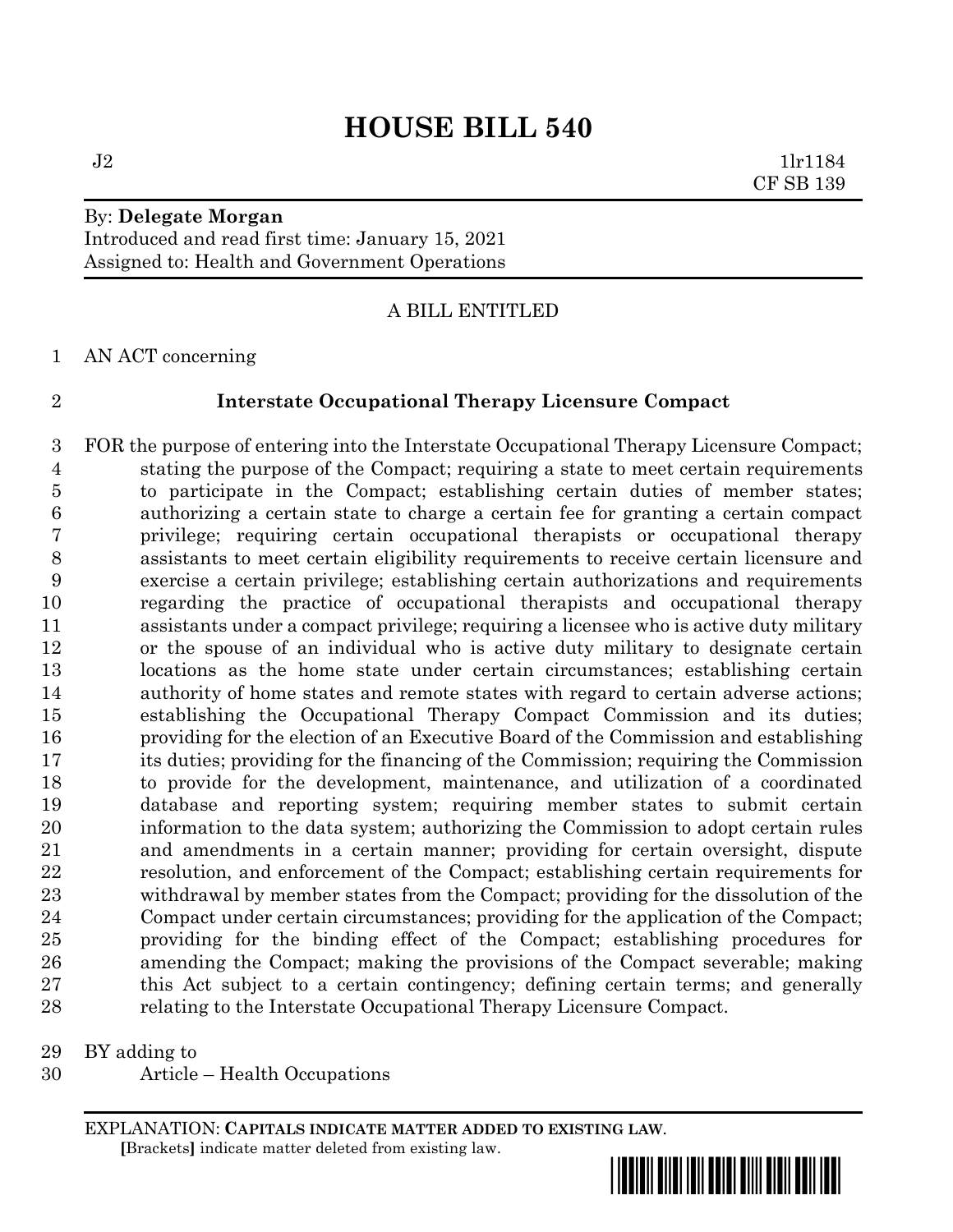| 1<br>$\overline{2}$<br>3 | Section 10-3A-01 to be under the new subtitle "Subtitle 3A. Interstate Occupational<br>Therapy Licensure Compact"<br>Annotated Code of Maryland |
|--------------------------|-------------------------------------------------------------------------------------------------------------------------------------------------|
| 4                        | (2014 Replacement Volume and 2020 Supplement)                                                                                                   |
| 5<br>6                   | SECTION 1. BE IT ENACTED BY THE GENERAL ASSEMBLY OF MARYLAND,<br>That the Laws of Maryland read as follows:                                     |
| 7                        | <b>Article - Health Occupations</b>                                                                                                             |
| 8                        | SUBTITLE 3A. INTERSTATE OCCUPATIONAL THERAPY LICENSURE COMPACT.                                                                                 |
| 9                        | $10 - 3A - 01.$                                                                                                                                 |
| 10                       | THE INTERSTATE OCCUPATIONAL THERAPY LICENSURE COMPACT<br>- IS                                                                                   |
| 11                       | ENACTED INTO LAW AND ENTERED INTO WITH ALL OTHER STATES LEGALLY JOINING                                                                         |
| 12                       | IN IT IN THE FORM SUBSTANTIALLY AS IT APPEARS IN THIS SECTION AS FOLLOWS:                                                                       |
| 13                       | <b>SECTION 1. PURPOSE.</b>                                                                                                                      |
| 14                       | THE PURPOSE OF THIS COMPACT IS TO FACILITATE INTERSTATE PRACTICE                                                                                |
| 15                       | OF OCCUPATIONAL THERAPY WITH THE GOAL OF IMPROVING PUBLIC ACCESS TO                                                                             |
| 16                       | OCCUPATIONAL THERAPY SERVICES. THE PRACTICE OF OCCUPATIONAL THERAPY                                                                             |
| 17                       | OCCURS IN THE STATE WHERE THE PATIENT/CLIENT IS LOCATED AT THE TIME OF                                                                          |
| 18                       | THE PATIENT/CLIENT ENCOUNTER. THE COMPACT PRESERVES THE REGULATORY                                                                              |
| 19<br>20                 | AUTHORITY OF STATES TO PROTECT PUBLIC HEALTH AND SAFETY THROUGH THE<br>CURRENT SYSTEM OF STATE LICENSURE. THE COMPACT IS DESIGNED TO ACHIEVE    |
| 21                       | THE FOLLOWING OBJECTIVES:                                                                                                                       |
| 22                       | (1)<br>INCREASE PUBLIC ACCESS TO OCCUPATIONAL<br><b>THERAPY</b>                                                                                 |
| 23                       | SERVICES BY PROVIDING FOR THE MUTUAL RECOGNITION OF OTHER MEMBER                                                                                |
| 24                       | <b>STATE LICENSES;</b>                                                                                                                          |
| 25 <sub>1</sub>          | ENHANCE THE STATES' ABILITY TO PROTECT THE PUBLIC'S<br>(2)                                                                                      |
| $26\,$                   | HEALTH AND SAFETY;                                                                                                                              |
| $27\,$                   | ENCOURAGE THE COOPERATION OF MEMBER STATES IN<br>(3)                                                                                            |
| 28                       | REGULATING MULTI-STATE OCCUPATIONAL THERAPY PRACTICE;                                                                                           |
| 29                       | (4)<br>SUPPORT SPOUSES OF RELOCATING MILITARY MEMBERS;                                                                                          |
| 30                       | (5)<br>ENHANCE THE EXCHANGE OF LICENSURE, INVESTIGATIVE, AND                                                                                    |
| 31                       | DISCIPLINARY INFORMATION BETWEEN MEMBER STATES;                                                                                                 |
|                          |                                                                                                                                                 |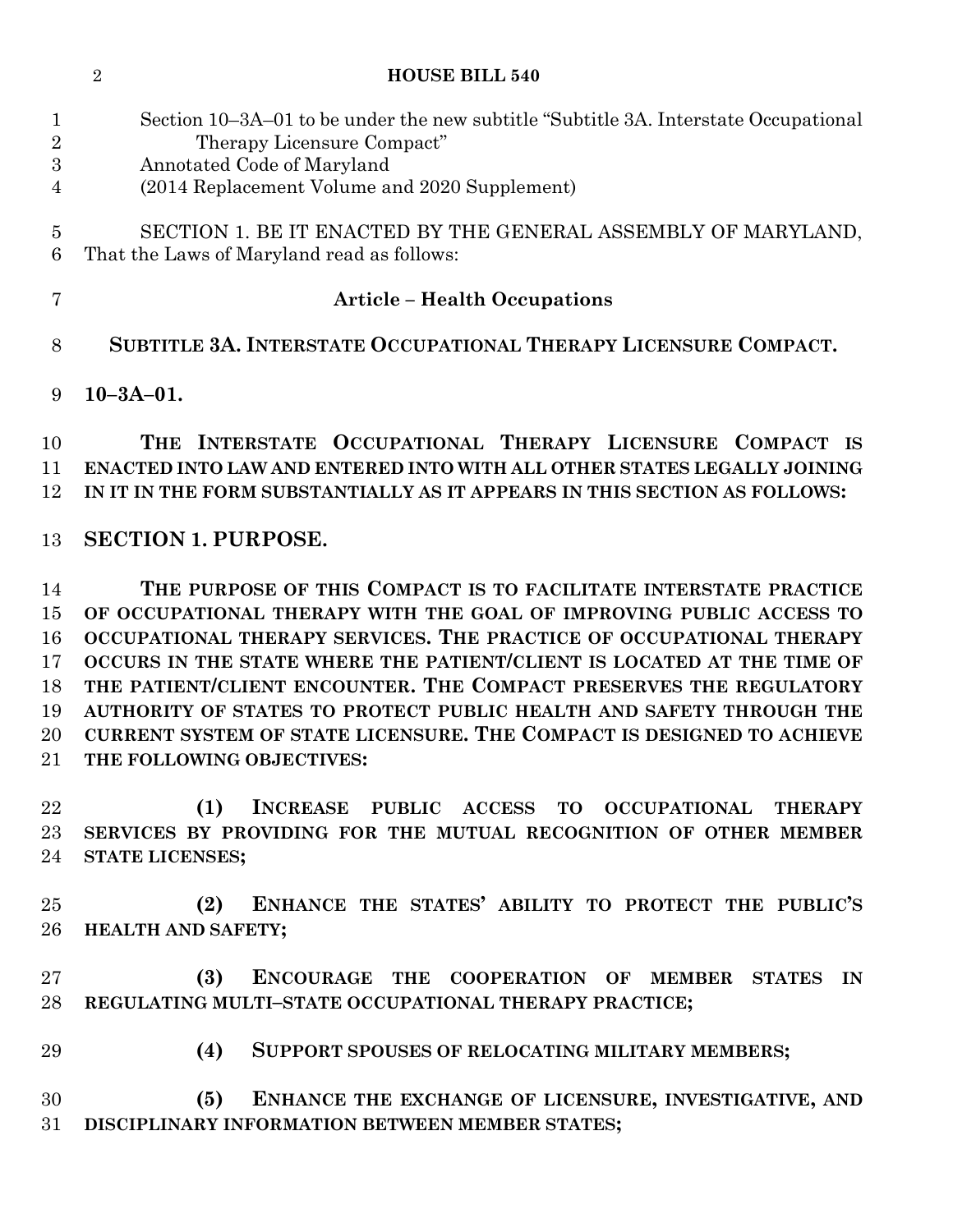**(6) ALLOW A REMOTE STATE TO HOLD A PROVIDER OF SERVICES WITH A COMPACT PRIVILEGE IN THAT STATE ACCOUNTABLE TO THAT STATE'S PRACTICE STANDARDS; AND**

 **(7) FACILITATE THE USE OF TELEHEALTH TECHNOLOGY IN ORDER TO INCREASE ACCESS TO OCCUPATIONAL THERAPY SERVICES.**

**SECTION 2. DEFINITIONS.**

 **AS USED IN THE COMPACT, AND EXCEPT AS OTHERWISE PROVIDED, THE FOLLOWING DEFINITIONS SHALL APPLY:**

 **(1) "ACTIVE DUTY MILITARY" MEANS FULL–TIME DUTY STATUS IN THE ACTIVE UNIFORMED SERVICE OF THE UNITED STATES, INCLUDING MEMBERS OF THE NATIONAL GUARD AND RESERVE ON ACTIVE DUTY ORDERS PURSUANT TO 10 U.S.C. CHAPTER 1209 AND SECTION 1211.**

 **(2) "ADVERSE ACTION" MEANS ANY ADMINISTRATIVE, CIVIL, EQUITABLE, OR CRIMINAL ACTION PERMITTED BY A STATE'S LAWS THAT IS IMPOSED BY A LICENSING BOARD OR OTHER AUTHORITY AGAINST AN OCCUPATIONAL THERAPIST OR OCCUPATIONAL THERAPY ASSISTANT, INCLUDING ACTIONS AGAINST AN INDIVIDUAL'S LICENSE OR COMPACT PRIVILEGE SUCH AS CENSURE, REVOCATION, SUSPENSION, PROBATION, MONITORING OF THE LICENSEE, OR RESTRICTION ON THE LICENSEE'S PRACTICE.**

 **(3) "ALTERNATIVE PROGRAM" MEANS A NON–DISCIPLINARY MONITORING PROCESS APPROVED BY AN OCCUPATIONAL THERAPY LICENSING BOARD.**

 **(4) "COMPACT PRIVILEGE" MEANS THE AUTHORIZATION, THAT IS EQUIVALENT TO A LICENSE, GRANTED BY A REMOTE STATE TO ALLOW A LICENSEE FROM ANOTHER MEMBER STATE TO PRACTICE AS AN OCCUPATIONAL THERAPIST OR PRACTICE AS AN OCCUPATIONAL THERAPY ASSISTANT IN THE REMOTE STATE UNDER ITS LAWS AND RULES. THE PRACTICE OF OCCUPATIONAL THERAPY OCCURS IN THE MEMBER STATE WHERE THE PATIENT/CLIENT IS LOCATED AT THE TIME OF THE PATIENT/CLIENT ENCOUNTER.**

 **(5) "CONTINUING COMPETENCE/EDUCATION" MEANS A REQUIREMENT, AS A CONDITION OF LICENSE RENEWAL, TO PROVIDE EVIDENCE OF PARTICIPATION IN, AND/OR COMPLETION OF, EDUCATIONAL AND PROFESSIONAL ACTIVITIES RELEVANT TO PRACTICE OR AREA OF WORK.**

- 
- **(6) "CURRENT SIGNIFICANT INVESTIGATIVE INFORMATION" MEANS**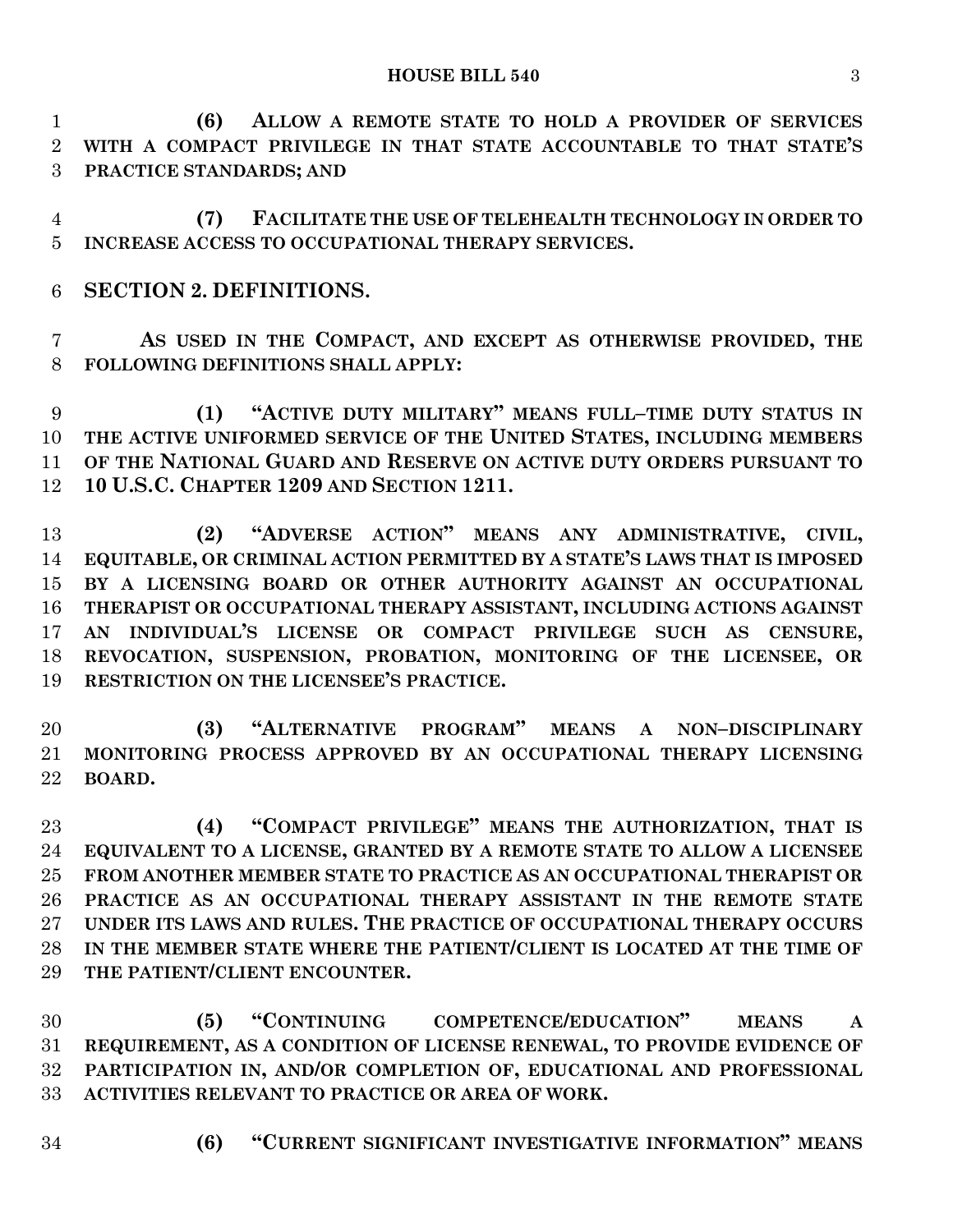**INVESTIGATIVE INFORMATION THAT A LICENSING BOARD, AFTER AN INQUIRY OR INVESTIGATION THAT INCLUDES NOTIFICATION AND AN OPPORTUNITY FOR THE OCCUPATIONAL THERAPIST OR OCCUPATIONAL THERAPY ASSISTANT TO RESPOND, IF REQUIRED BY STATE LAW, HAS REASON TO BELIEVE IS NOT GROUNDLESS AND, IF PROVED TRUE, WOULD INDICATE MORE THAN A MINOR INFRACTION.**

 **(7) "DATA SYSTEM" MEANS A REPOSITORY OF INFORMATION ABOUT LICENSEES ESTABLISHED IN ACCORDANCE WITH SECTION 9 THAT INCLUDES LICENSE STATUS, INVESTIGATIVE INFORMATION, COMPACT PRIVILEGES, AND ADVERSE ACTIONS.**

 **(8) "ENCUMBERED LICENSE" MEANS A LICENSE WITH RESPECT TO WHICH AN ADVERSE ACTION RESTRICTS THE PRACTICE OF OCCUPATIONAL THERAPY BY THE LICENSEE OR SAID ADVERSE ACTION HAS BEEN REPORTED TO THE NATIONAL PRACTITIONERS DATA BANK.**

 **(9) "EXECUTIVE COMMITTEE" MEANS A GROUP OF DIRECTORS ELECTED OR APPOINTED TO ACT ON BEHALF OF, AND WITHIN THE POWERS GRANTED TO THEM BY, THE COMMISSION.**

 **(10) "HOME STATE" MEANS THE MEMBER STATE THAT IS THE LICENSEE'S PRIMARY STATE OF RESIDENCE.**

 **(11) "IMPAIRED PRACTITIONER" MEANS AN INDIVIDUAL WHOSE PROFESSIONAL PRACTICE IS ADVERSELY AFFECTED BY SUBSTANCE ABUSE, ADDICTION, OR OTHER HEALTH–RELATED CONDITIONS.**

 **(12) "INVESTIGATIVE INFORMATION" MEANS INFORMATION, RECORDS, AND/OR DOCUMENTS RECEIVED OR GENERATED BY AN OCCUPATIONAL THERAPY LICENSING BOARD PURSUANT TO AN INVESTIGATION.**

 **(13) "JURISPRUDENCE REQUIREMENT" MEANS THE ASSESSMENT OF AN INDIVIDUAL'S KNOWLEDGE OF THE LAWS AND RULES GOVERNING THE PRACTICE OF OCCUPATIONAL THERAPY IN A STATE.**

 **(14) "LICENSEE" MEANS AN INDIVIDUAL WHO CURRENTLY HOLDS AN AUTHORIZATION FROM A STATE TO PRACTICE AS AN OCCUPATIONAL THERAPIST OR AS AN OCCUPATIONAL THERAPY ASSISTANT.**

 **(15) "MEMBER STATE" MEANS A STATE THAT HAS ENACTED THE COMPACT.**

**(16) "OCCUPATIONAL THERAPIST" MEANS AN INDIVIDUAL WHO IS**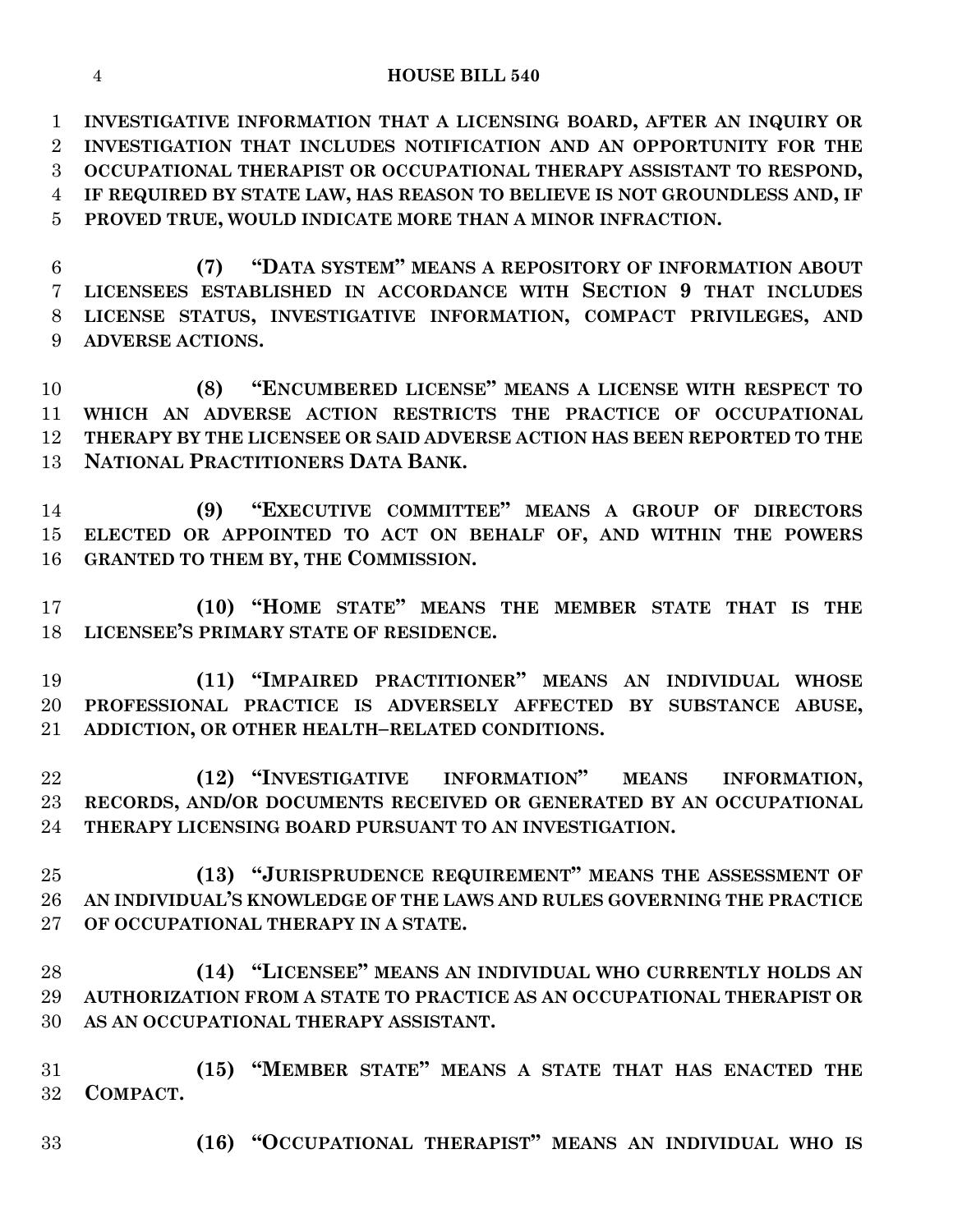#### **HOUSE BILL 540** 5

**LICENSED BY A STATE TO PRACTICE OCCUPATIONAL THERAPY.**

 **(17) "OCCUPATIONAL THERAPY," "OCCUPATIONAL THERAPY PRACTICE," AND THE "PRACTICE OF OCCUPATIONAL THERAPY" MEAN THE CARE AND SERVICES PROVIDED BY AN OCCUPATIONAL THERAPIST OR AN OCCUPATIONAL THERAPY ASSISTANT AS SET FORTH IN THE MEMBER STATE'S STATUTES AND REGULATIONS.**

 **(18) "OCCUPATIONAL THERAPY ASSISTANT" MEANS AN INDIVIDUAL WHO IS LICENSED BY A STATE TO ASSIST IN THE PRACTICE OF OCCUPATIONAL THERAPY.**

 **(19) "OCCUPATIONAL THERAPY COMPACT COMMISSION" OR "COMMISSION" MEANS THE NATIONAL ADMINISTRATIVE BODY WHOSE MEMBERSHIP CONSISTS OF ALL STATES THAT HAVE ENACTED THE COMPACT.**

 **(20) "OCCUPATIONAL THERAPY LICENSING BOARD" OR "LICENSING BOARD" MEANS THE AGENCY OF A STATE THAT IS AUTHORIZED TO LICENSE AND REGULATE OCCUPATIONAL THERAPISTS AND OCCUPATIONAL THERAPY ASSISTANTS.**

 **(21) "PRIMARY STATE OF RESIDENCE" MEANS THE HOME STATE IN WHICH AN OCCUPATIONAL THERAPIST OR OCCUPATIONAL THERAPY ASSISTANT WHO IS NOT ACTIVE DUTY MILITARY DECLARES A PRIMARY RESIDENCE FOR LEGAL PURPOSES AS VERIFIED BY:**

- **(I) A DRIVER'S LICENSE;**
- **(II) A FEDERAL INCOME TAX RETURN;**
- **(III) A LEASE;**
- **(IV) A DEED;**
- **(V) A MORTGAGE;**
- **(VI) A VOTER REGISTRATION; OR**

 **(VII) OTHER VERIFYING DOCUMENTATION AS DEFINED BY COMMISSION RULES.**

 **(22) "REMOTE STATE" MEANS A MEMBER STATE OTHER THAN THE HOME STATE, WHERE A LICENSEE IS EXERCISING OR SEEKING TO EXERCISE THE**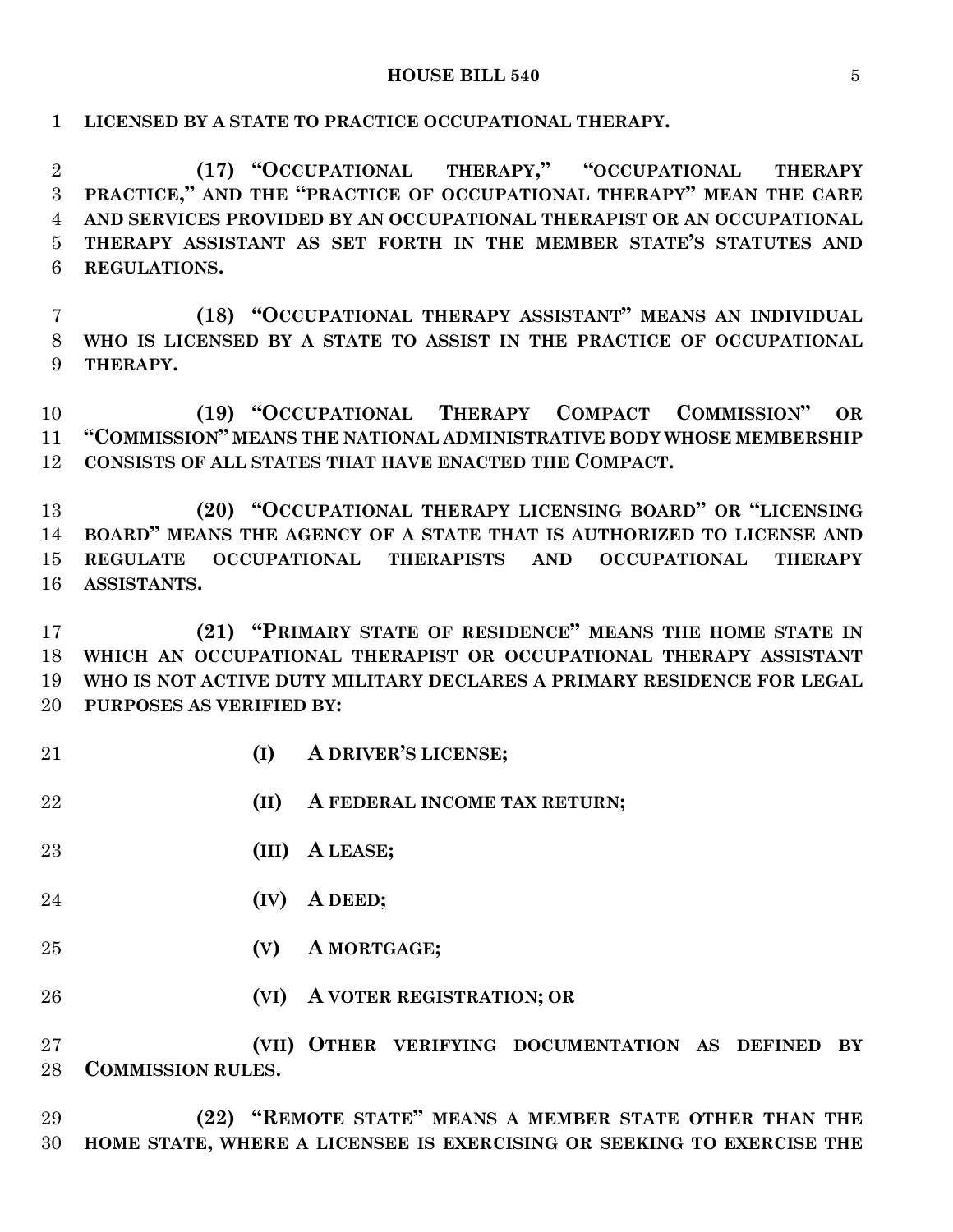**COMPACT PRIVILEGE.**

 **(23) "RULE" MEANS A REGULATION PROMULGATED BY THE COMMISSION THAT HAS THE FORCE OF LAW.**

 **(24) "SINGLE–STATE LICENSE" MEANS AN OCCUPATIONAL THERAPIST OR OCCUPATIONAL THERAPY ASSISTANT LICENSE ISSUED BY A MEMBER STATE THAT AUTHORIZES PRACTICE ONLY WITHIN THE ISSUING STATE AND DOES NOT INCLUDE A COMPACT PRIVILEGE IN ANY OTHER MEMBER STATE.**

 **(25) "STATE" MEANS ANY STATE, COMMONWEALTH, DISTRICT, OR TERRITORY OF THE UNITED STATES OF AMERICA THAT REGULATES THE PRACTICE OF OCCUPATIONAL THERAPY.**

 **(26) "TELEHEALTH" MEANS THE APPLICATION OF TELECOMMUNICATION TECHNOLOGY TO DELIVER OCCUPATIONAL THERAPY SERVICES FOR ASSESSMENT, INTERVENTION AND/OR CONSULTATION.**

**SECTION 3. STATE PARTICIPATION IN THE COMPACT.**

**(A) TO PARTICIPATE IN THE COMPACT, A MEMBER STATE MUST:**

 **(1) LICENSE OCCUPATIONAL THERAPISTS AND OCCUPATIONAL THERAPY ASSISTANTS;**

 **(2) PARTICIPATE FULLY IN THE COMMISSION'S DATA SYSTEM, INCLUDING THE USE OF THE COMMISSION'S UNIQUE IDENTIFIER AS DEFINED IN RULES OF THE COMMISSION;**

 **(3) HAVE A MECHANISM IN PLACE FOR RECEIVING AND INVESTIGATING COMPLAINTS ABOUT LICENSEES;**

 **(4) NOTIFY THE COMMISSION, IN COMPLIANCE WITH THE TERMS OF THE COMPACT AND RULES, OF ANY ADVERSE ACTION OR THE AVAILABILITY OF INVESTIGATIVE INFORMATION REGARDING A LICENSEE;**

 **(5) IMPLEMENT A PROCESS FOR CONSIDERING THE CRIMINAL HISTORY RECORDS OF APPLICANTS FOR AN INITIAL COMPACT PRIVILEGE IN ACCORDANCE WITH SUBSECTION (B) OF THIS SECTION;**

- **(6) COMPLY WITH THE RULES OF THE COMMISSION;**
- **(7) UTILIZE ONLY A RECOGNIZED NATIONAL EXAMINATION AS A**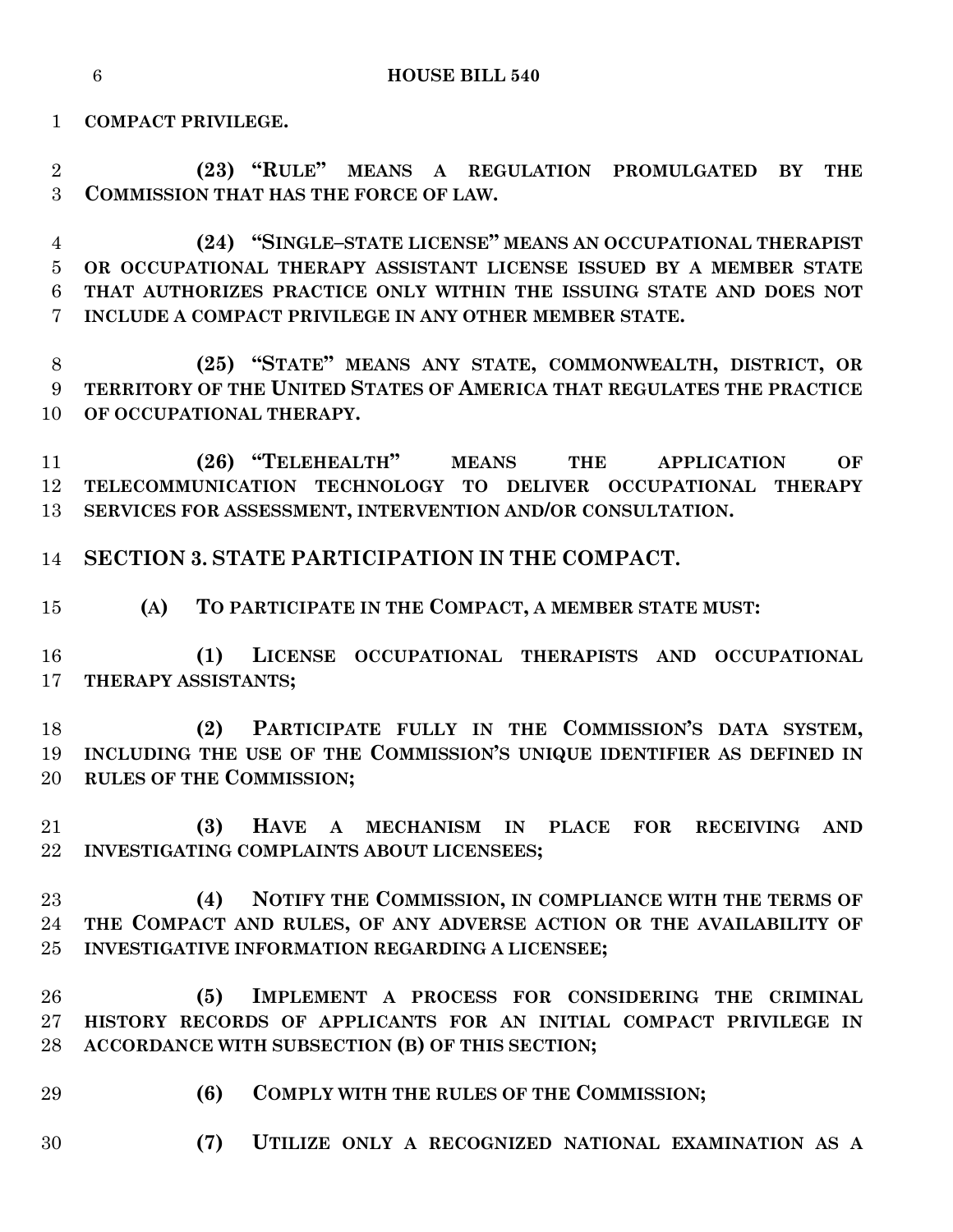**REQUIREMENT FOR LICENSURE PURSUANT TO THE RULES OF THE COMMISSION; AND**

 **(8) HAVE CONTINUING COMPETENCY EDUCATION REQUIREMENTS AS A CONDITION FOR LICENSE RENEWAL.**

 **(B) (1) A MEMBER STATE SHALL, WITHIN A TIME FRAME ESTABLISHED BY THE COMMISSION, ESTABLISH A PROCESS FOR REQUIRING A CRIMINAL BACKGROUND CHECK FOR A LICENSEE APPLYING FOR A COMPACT PRIVILEGE WHOSE PRIMARY STATE OF RESIDENCE IS THAT MEMBER STATE, THAT INCLUDES:**

 **(I) SUBMISSION OF FINGERPRINTS OR OTHER BIOMETRIC–BASED INFORMATION BY APPLICANTS FOR THE PURPOSE OF OBTAINING AN APPLICANT'S CRIMINAL HISTORY INFORMATION FROM THE FEDERAL BUREAU OF INVESTIGATION AND THE AGENCY RESPONSIBLE FOR RETAINING THAT STATE'S CRIMINAL RECORDS; AND**

 **(II) RECEIVING THE RESULTS OF THE FEDERAL BUREAU OF INVESTIGATION AND THE STATE AGENCY CRIMINAL RECORD SEARCH AND USING THE RESULTS IN MAKING LICENSURE DECISIONS.**

 **(2) COMMUNICATION BETWEEN A MEMBER STATE AND THE COMMISSION OR AMONG MEMBER STATES REGARDING THE VERIFICATION OF ELIGIBILITY FOR LICENSURE THROUGH THE COMPACT MAY NOT INCLUDE ANY INFORMATION RECEIVED FROM THE FEDERAL BUREAU OF INVESTIGATION RELATING TO A FEDERAL CRIMINAL RECORDS CHECK PERFORMED BY A MEMBER STATE UNDER PUBLIC LAW 92–544.**

 **(C) A MEMBER STATE SHALL GRANT THE COMPACT PRIVILEGE TO A LICENSEE HOLDING A VALID UNENCUMBERED LICENSE IN ANOTHER MEMBER STATE IN ACCORDANCE WITH THE TERMS OF THE COMPACT AND RULES.**

 **(D) MEMBER STATES MAY CHARGE A FEE FOR GRANTING A COMPACT PRIVILEGE.**

 **(E) A MEMBER STATE SHALL PROVIDE FOR THE STATE'S DELEGATE TO ATTEND COMMISSION MEETINGS.**

 **(F) INDIVIDUALS NOT RESIDING IN A MEMBER STATE SHALL CONTINUE TO BE ABLE TO APPLY FOR A MEMBER STATE'S SINGLE–STATE LICENSE AS PROVIDED UNDER THE LAWS OF EACH MEMBER STATE. HOWEVER, THE SINGLE–STATE LICENSE GRANTED TO THESE INDIVIDUALS MAY NOT BE RECOGNIZED AS GRANTING THE COMPACT PRIVILEGE IN ANY OTHER MEMBER STATE.**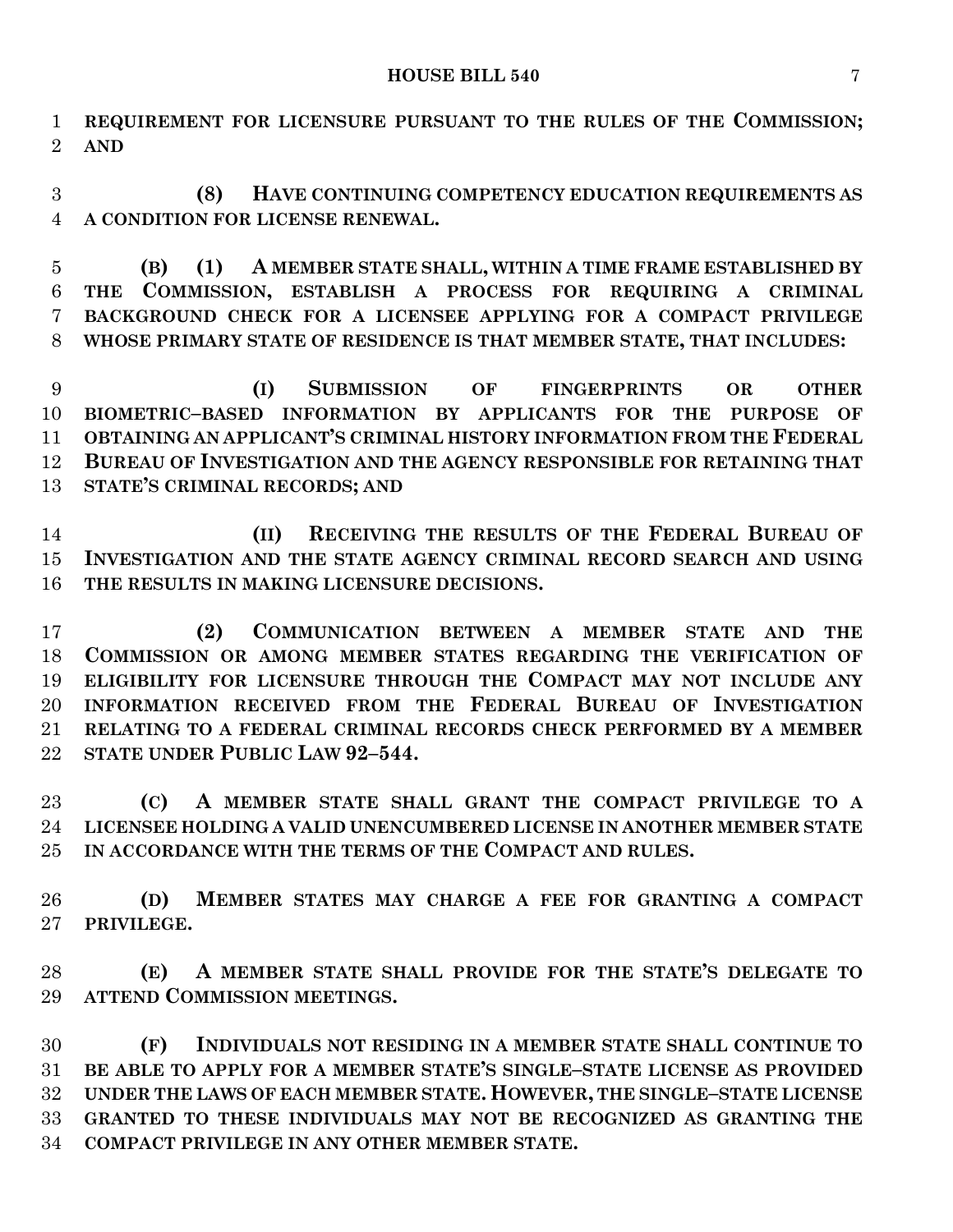**(G) NOTHING IN THE COMPACT MAY AFFECT THE REQUIREMENTS ESTABLISHED BY A MEMBER STATE FOR THE ISSUANCE OF A SINGLE–STATE LICENSE.**

**SECTION 4. COMPACT PRIVILEGE.**

 **(A) TO EXERCISE THE COMPACT PRIVILEGE UNDER THE TERMS AND PROVISIONS OF THE COMPACT, A LICENSEE MUST:**

**(1) HOLD A LICENSE IN THE HOME STATE;**

 **(2) HAVE A VALID UNITED STATES SOCIAL SECURITY NUMBER OR NATIONAL PRACTITIONER IDENTIFICATION NUMBER;**

**(3) HAVE NO ENCUMBRANCE ON ANY STATE LICENSE;**

 **(4) BE ELIGIBLE FOR A COMPACT PRIVILEGE IN ANY MEMBER STATE IN ACCORDANCE WITH SUBSECTIONS (E) THROUGH (J) OF THIS SECTION;**

 **(5) HAVE PAID ALL FINES AND COMPLETED ALL REQUIREMENTS RESULTING FROM ANY ADVERSE ACTION AGAINST ANY LICENSE OR COMPACT PRIVILEGE, AND TWO YEARS HAVE ELAPSED FROM THE DATE OF SUCH COMPLETION;**

 **(6) NOTIFY THE COMMISSION THAT THE LICENSEE IS SEEKING THE COMPACT PRIVILEGE WITHIN A REMOTE STATE(S);**

 **(7) PAY ANY APPLICABLE FEES, INCLUDING ANY STATE FEE, FOR THE COMPACT PRIVILEGE;**

 **(8) COMPLETE A CRIMINAL BACKGROUND CHECK IN ACCORDANCE WITH SUBSECTION (B) OF SECTION 3 AND PAY ANY FEE ASSOCIATED WITH THE COMPLETION OF THE CRIMINAL BACKGROUND CHECK;**

 **(9) MEET ANY JURISPRUDENCE REQUIREMENTS ESTABLISHED BY THE REMOTE STATE(S) IN WHICH THE LICENSEE IS SEEKING A COMPACT PRIVILEGE; AND**

 **(10) REPORT TO THE COMMISSION ADVERSE ACTION TAKEN BY ANY NON–MEMBER STATE WITHIN 30 DAYS FROM THE DATE THE ADVERSE ACTION IS TAKEN.**

**(B) THE COMPACT PRIVILEGE IS VALID UNTIL THE EXPIRATION DATE OF**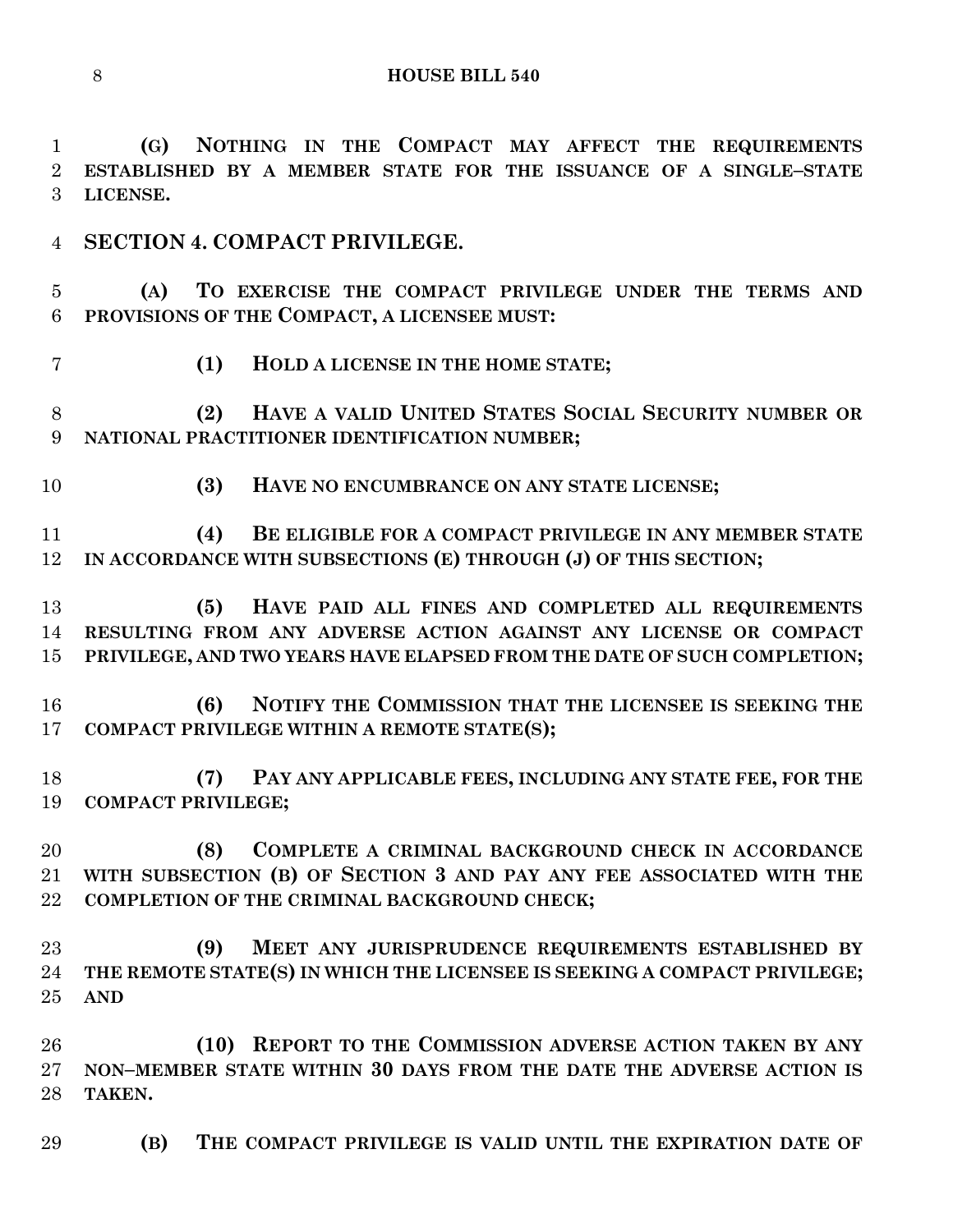**THE HOME STATE LICENSE. THE LICENSEE MUST COMPLY WITH THE REQUIREMENTS OF SUBSECTION (A) OF THIS SECTION TO MAINTAIN THE COMPACT PRIVILEGE IN THE REMOTE STATE.**

 **(C) A LICENSEE PROVIDING OCCUPATIONAL THERAPY IN A REMOTE STATE UNDER THE COMPACT PRIVILEGE SHALL FUNCTION WITHIN THE LAWS AND REGULATIONS OF THE REMOTE STATE.**

 **(D) OCCUPATIONAL THERAPY ASSISTANTS PRACTICING IN A REMOTE STATE SHALL BE SUPERVISED BY AN OCCUPATIONAL THERAPIST LICENSED OR HOLDING A COMPACT PRIVILEGE IN THAT REMOTE STATE.**

 **(E) A LICENSEE PROVIDING OCCUPATIONAL THERAPY IN A REMOTE STATE IS SUBJECT TO THAT STATE'S REGULATORY AUTHORITY. A REMOTE STATE MAY, IN ACCORDANCE WITH DUE PROCESS AND THAT STATE'S LAWS, REMOVE A LICENSEE'S COMPACT PRIVILEGE IN THE REMOTE STATE FOR A SPECIFIC PERIOD OF TIME, IMPOSE FINES, AND/OR TAKE ANY OTHER NECESSARY ACTIONS TO PROTECT THE HEALTH AND SAFETY OF ITS CITIZENS. THE LICENSEE MAY BE INELIGIBLE FOR A COMPACT PRIVILEGE IN ANY STATE UNTIL THE SPECIFIC TIME FOR REMOVAL HAS PASSED AND ALL FINES ARE PAID.**

 **(F) IF A HOME STATE LICENSE IS ENCUMBERED, THE LICENSEE SHALL LOSE THE COMPACT PRIVILEGE IN ANY REMOTE STATE UNTIL THE FOLLOWING OCCUR:**

**(1) THE HOME STATE LICENSE IS NO LONGER ENCUMBERED; AND**

 **(2) TWO YEARS HAVE ELAPSED FROM THE DATE ON WHICH THE HOME STATE LICENSE IS NO LONGER ENCUMBERED.**

 **(G) ONCE AN ENCUMBERED LICENSE IN THE HOME STATE IS RESTORED TO GOOD STANDING, THE LICENSEE MUST MEET THE REQUIREMENTS OF SUBSECTION (A) OF THIS SECTION TO OBTAIN A COMPACT PRIVILEGE IN ANY REMOTE STATE.**

 **(H) IF A LICENSEE'S COMPACT PRIVILEGE IN ANY REMOTE STATE IS REMOVED, THE INDIVIDUAL MAY LOSE THE COMPACT PRIVILEGE IN ANY OTHER REMOTE STATE UNTIL THE FOLLOWING OCCUR:**

 **(1) THE SPECIFIC PERIOD OF TIME FOR WHICH THE COMPACT PRIVILEGE WAS REMOVED HAS ENDED;**

 **(2) ALL FINES HAVE BEEN PAID AND ALL CONDITIONS HAVE BEEN MET;**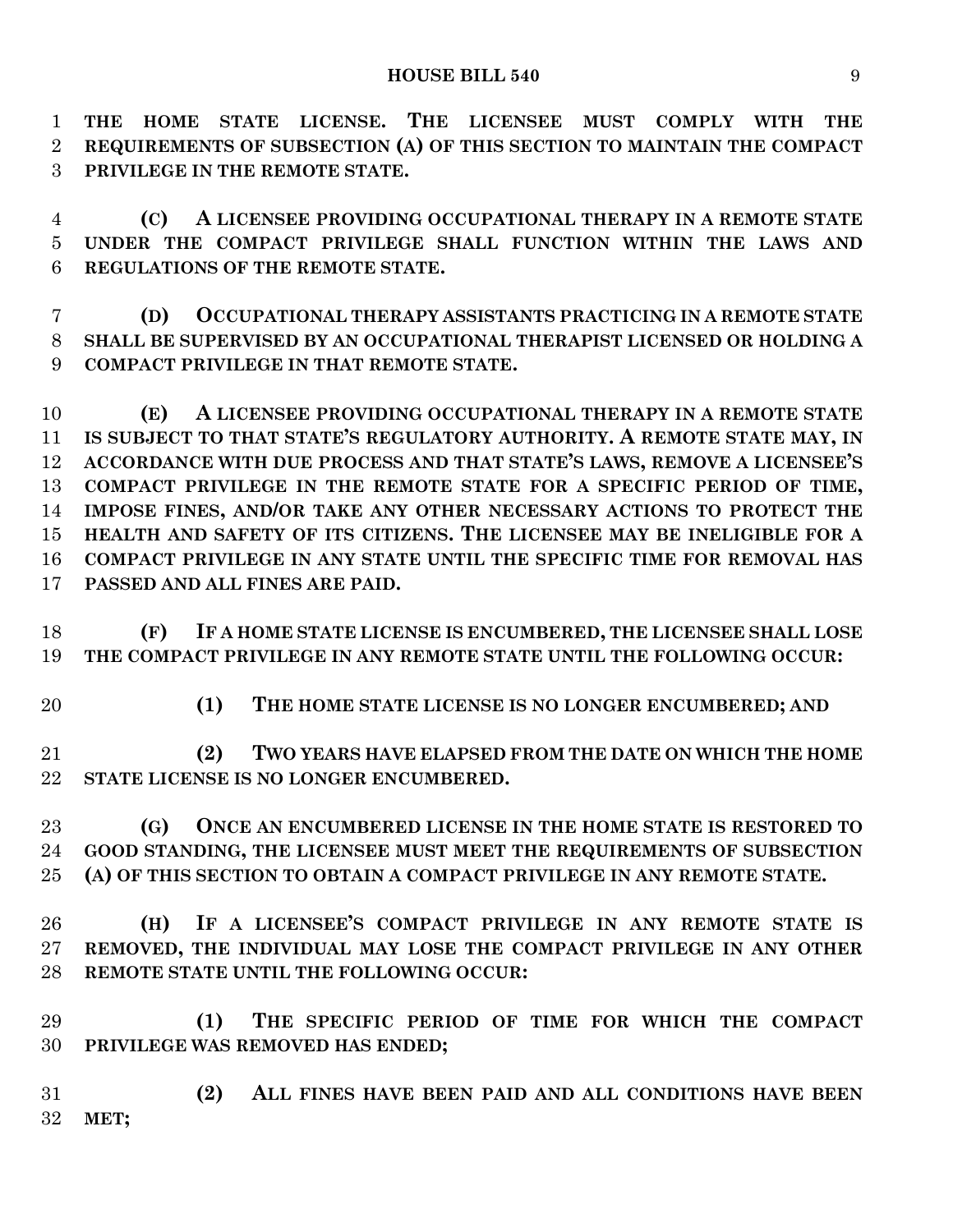**(3) TWO YEARS HAVE ELAPSED FROM THE DATE OF COMPLETING REQUIREMENTS IN ITEMS (1) AND (2) OF THIS SUBSECTION; AND**

 **(4) THE COMPACT PRIVILEGES ARE REINSTATED BY THE COMMISSION, AND THE COMPACT DATA SYSTEM IS UPDATED TO REFLECT REINSTATEMENT.**

 **(I) IF A LICENSEE'S COMPACT PRIVILEGE IN ANY REMOTE STATE IS REMOVED DUE TO AN ERRONEOUS CHARGE, PRIVILEGES SHALL BE RESTORED THROUGH THE COMPACT DATA SYSTEM.**

 **(J) ONCE THE REQUIREMENTS OF SUBSECTION (H) OF THIS SECTION HAVE BEEN MET, THE LICENSEE MUST MEET THE REQUIREMENTS IN SUBSECTION (A) OF THIS SECTION TO OBTAIN A COMPACT PRIVILEGE IN A REMOTE STATE.**

 **SECTION 5: OBTAINING A NEW HOME STATE LICENSE BY VIRTUE OF COMPACT PRIVILEGE.**

 **(A) AN OCCUPATIONAL THERAPIST OR OCCUPATIONAL THERAPY ASSISTANT MAY HOLD A HOME STATE LICENSE, WHICH ALLOWS FOR COMPACT PRIVILEGES IN MEMBER STATES, IN ONLY ONE MEMBER STATE AT A TIME.**

 **(B) IF AN OCCUPATIONAL THERAPIST OR OCCUPATIONAL THERAPY ASSISTANT CHANGES PRIMARY STATE OF RESIDENCE BY MOVING BETWEEN TWO MEMBER STATES:**

 **(1) THE OCCUPATIONAL THERAPIST OR OCCUPATIONAL THERAPY ASSISTANT SHALL FILE AN APPLICATION FOR OBTAINING A NEW HOME STATE LICENSE BY VIRTUE OF A COMPACT PRIVILEGE, PAY ALL APPLICABLE FEES, AND NOTIFY THE CURRENT AND NEW HOME STATE IN ACCORDANCE WITH APPLICABLE RULES ADOPTED BY THE COMMISSION;**

 **(2) UPON RECEIPT OF AN APPLICATION FOR OBTAINING A NEW HOME STATE LICENSE BY VIRTUE OF COMPACT PRIVILEGE, THE NEW HOME STATE SHALL VERIFY THAT THE OCCUPATIONAL THERAPIST OR OCCUPATIONAL THERAPY ASSISTANT MEETS THE PERTINENT CRITERIA OUTLINED IN SECTION 4 VIA THE DATA SYSTEM, WITHOUT NEED FOR PRIMARY SOURCE VERIFICATION EXCEPT FOR:**

 **(I) AN FBI FINGERPRINT BASED CRIMINAL BACKGROUND CHECK IF NOT PREVIOUSLY PERFORMED OR UPDATED PURSUANT TO APPLICABLE RULES ADOPTED BY THE COMMISSION IN ACCORDANCE WITH PUBLIC LAW 92–544;**

- 
- **(II) OTHER CRIMINAL BACKGROUND CHECKS AS REQUIRED BY**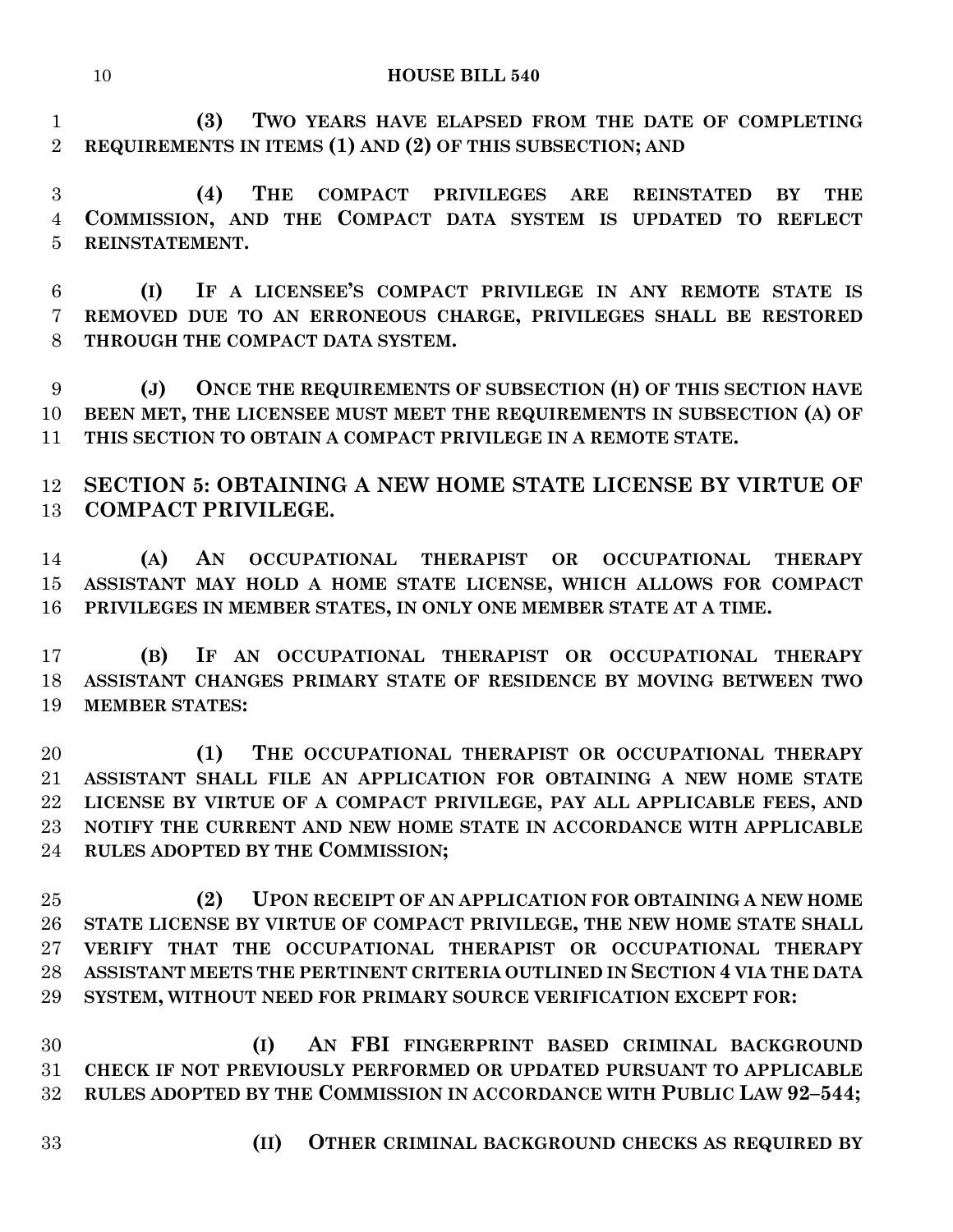**THE NEW HOME STATE; AND**

 **(III) SUBMISSION OF ANY REQUISITE JURISPRUDENCE REQUIREMENTS OF THE NEW HOME STATE;**

 **(3) THE FORMER HOME STATE SHALL CONVERT THE FORMER HOME STATE LICENSE INTO A COMPACT PRIVILEGE ONCE THE NEW HOME STATE HAS ACTIVATED THE NEW HOME STATE LICENSE IN ACCORDANCE WITH APPLICABLE RULES ADOPTED BY THE COMMISSION;**

 **(4) NOTWITHSTANDING ANY OTHER PROVISION OF THE COMPACT, IF THE OCCUPATIONAL THERAPIST OR OCCUPATIONAL THERAPY ASSISTANT CANNOT MEET THE CRITERIA IN SUBSECTION (A) OF SECTION 4, THE NEW HOME STATE SHALL APPLY ITS REQUIREMENTS FOR ISSUING A NEW SINGLE–STATE LICENSE; AND**

 **(5) THE OCCUPATIONAL THERAPIST OR THE OCCUPATIONAL THERAPY ASSISTANT SHALL PAY ALL APPLICABLE FEES TO THE NEW HOME STATE IN ORDER TO BE ISSUED A NEW HOME STATE LICENSE.**

 **(C) IF AN OCCUPATIONAL THERAPIST OR OCCUPATIONAL THERAPY ASSISTANT CHANGES PRIMARY STATE OF RESIDENCE BY MOVING FROM A MEMBER STATE TO A NON–MEMBER STATE, OR FROM A NON–MEMBER STATE TO A MEMBER STATE, THE STATE CRITERIA SHALL APPLY FOR ISSUANCE OF A SINGLE–STATE LICENSE IN THE NEW STATE.**

 **(D) NOTHING IN THE COMPACT SHALL INTERFERE WITH A LICENSEE'S ABILITY TO HOLD A SINGLE–STATE LICENSE IN MULTIPLE STATES. HOWEVER, FOR THE PURPOSES OF THIS COMPACT, A LICENSEE SHALL HAVE ONLY ONE HOME STATE LICENSE.**

 **(E) NOTHING IN THE COMPACT SHALL AFFECT THE REQUIREMENTS ESTABLISHED BY A MEMBER STATE FOR THE ISSUANCE OF A SINGLE–STATE** 

**SECTION 6. ACTIVE DUTY MILITARY PERSONNEL OR THEIR SPOUSES.**

 **(A) ACTIVE DUTY MILITARY PERSONNEL, OR THEIR SPOUSES, SHALL DESIGNATE A HOME STATE WHERE THE INDIVIDUAL HAS A CURRENT LICENSE IN GOOD STANDING.**

 **(B) THE INDIVIDUAL MAY RETAIN THE HOME STATE DESIGNATION DURING THE PERIOD THE SERVICE MEMBER IS ON ACTIVE DUTY.**

**(C) SUBSEQUENT TO DESIGNATING A HOME STATE, THE INDIVIDUAL SHALL**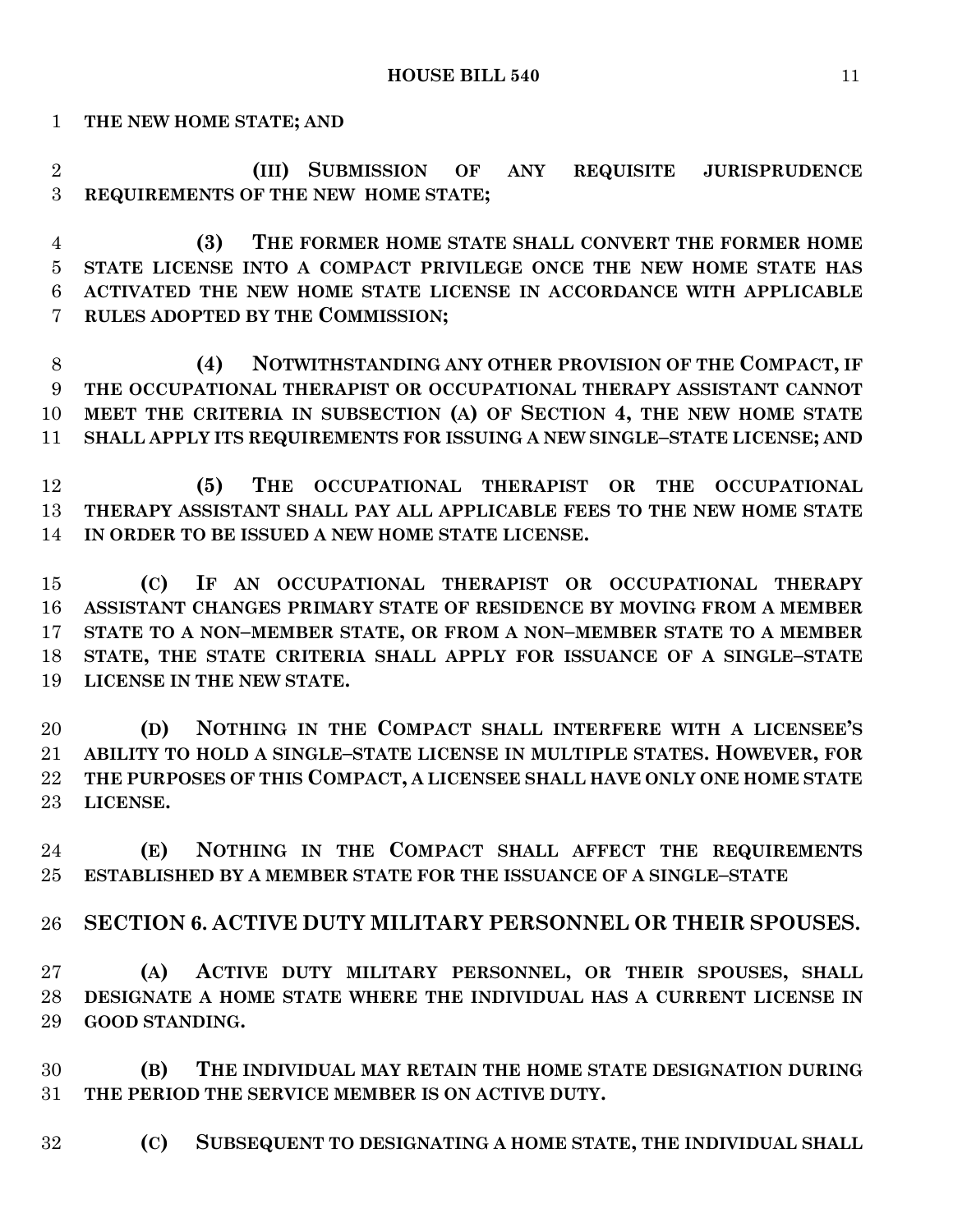**ONLY CHANGE THE INDIVIDUAL'S HOME STATE THROUGH APPLICATION FOR LICENSURE IN THE NEW STATE OR THROUGH THE PROCESS DESCRIBED IN SECTION 5.**

**SECTION 7. ADVERSE ACTIONS.**

 **(A) A HOME STATE SHALL HAVE EXCLUSIVE POWER TO IMPOSE ADVERSE ACTION AGAINST AN OCCUPATIONAL THERAPIST'S OR OCCUPATIONAL THERAPY ASSISTANT'S LICENSE ISSUED BY THE HOME STATE.**

 **(B) IN ADDITION TO THE OTHER POWERS CONFERRED BY STATE LAW, A REMOTE STATE SHALL HAVE THE AUTHORITY, IN ACCORDANCE WITH EXISTING STATE DUE PROCESS LAW, TO:**

 **(1) TAKE ADVERSE ACTION AGAINST AN OCCUPATIONAL THERAPIST'S OR OCCUPATIONAL THERAPY ASSISTANT'S COMPACT PRIVILEGE WITHIN THAT MEMBER STATE; AND**

 **(2) ISSUE SUBPOENAS FOR BOTH HEARINGS AND INVESTIGATIONS THAT REQUIRE THE ATTENDANCE AND TESTIMONY OF WITNESSES AS WELL AS THE PRODUCTION OF EVIDENCE. SUBPOENAS ISSUED BY A LICENSING BOARD IN A MEMBER STATE FOR THE ATTENDANCE AND TESTIMONY OF WITNESSES OR THE PRODUCTION OF EVIDENCE FROM ANOTHER MEMBER STATE SHALL BE ENFORCED IN THE LATTER STATE BY ANY COURT OF COMPETENT JURISDICTION, ACCORDING TO THE PRACTICE AND PROCEDURE OF THAT COURT APPLICABLE TO SUBPOENAS ISSUED IN PROCEEDINGS PENDING BEFORE IT. THE ISSUING AUTHORITY SHALL PAY ANY WITNESS FEES, TRAVEL EXPENSES, MILEAGE AND OTHER FEES REQUIRED BY THE SERVICE STATUTES OF THE STATE IN WHICH THE WITNESSES OR EVIDENCE ARE LOCATED.**

 **(C) FOR PURPOSES OF TAKING ADVERSE ACTION, THE HOME STATE SHALL GIVE THE SAME PRIORITY AND EFFECT TO REPORTED CONDUCT RECEIVED FROM A MEMBER STATE AS IT WOULD IF THE CONDUCT HAD OCCURRED WITHIN THE HOME STATE. IN SO DOING, THE HOME STATE SHALL APPLY ITS OWN STATE LAWS TO DETERMINE APPROPRIATE ACTION.**

 **(D) THE HOME STATE SHALL COMPLETE ANY PENDING INVESTIGATIONS OF AN OCCUPATIONAL THERAPIST OR OCCUPATIONAL THERAPY ASSISTANT WHO CHANGES PRIMARY STATE OF RESIDENCE DURING THE COURSE OF THE INVESTIGATIONS. THE HOME STATE, WHERE THE INVESTIGATIONS WERE INITIATED, SHALL ALSO HAVE THE AUTHORITY TO TAKE APPROPRIATE ACTION(S) AND SHALL PROMPTLY REPORT THE CONCLUSIONS OF THE INVESTIGATIONS TO THE DATA SYSTEM. THE DATA SYSTEM ADMINISTRATOR SHALL PROMPTLY NOTIFY THE NEW**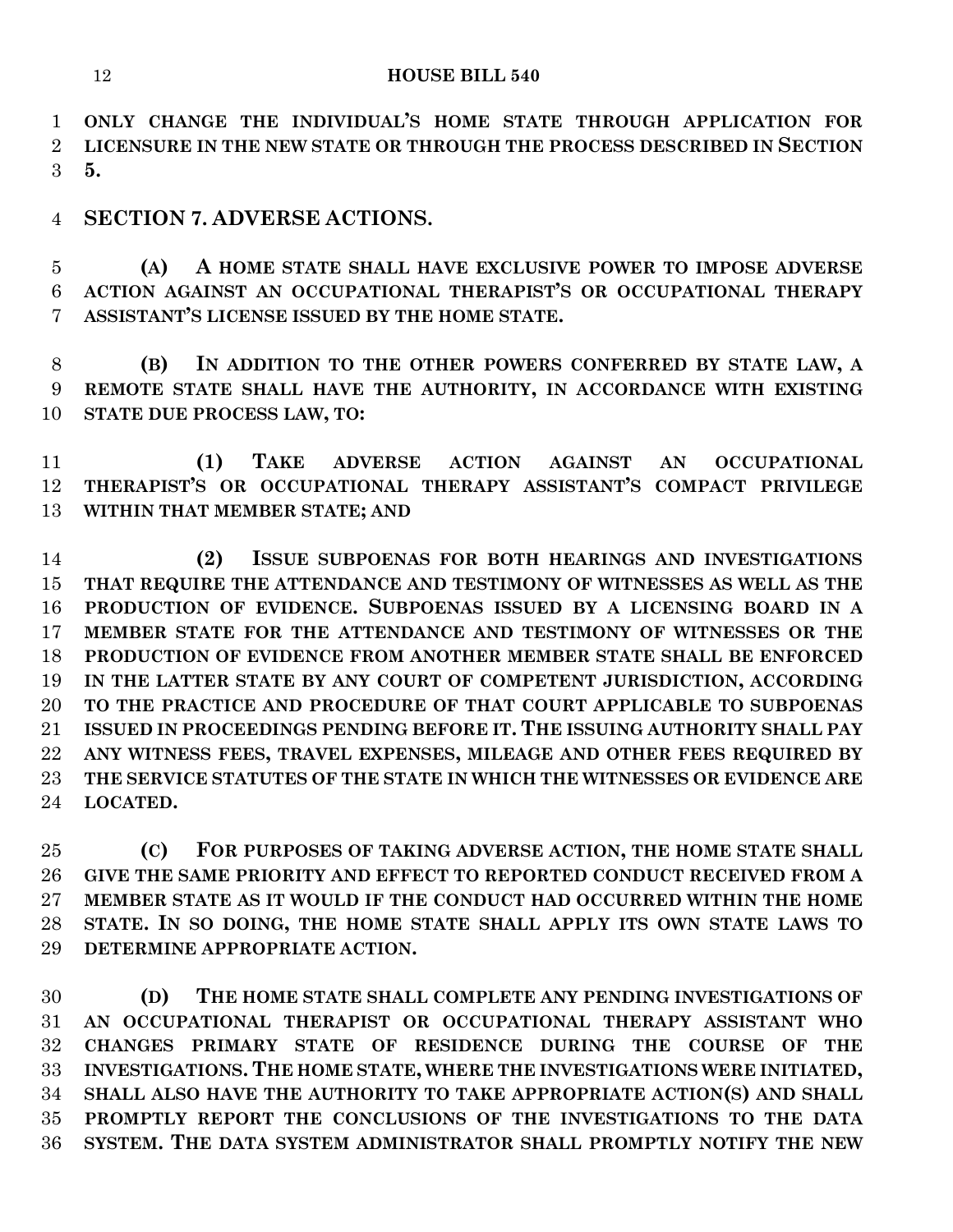**HOME STATE OF ANY ADVERSE ACTIONS.**

 **(E) A MEMBER STATE, IF OTHERWISE PERMITTED BY STATE LAW, MAY RECOVER FROM THE AFFECTED OCCUPATIONAL THERAPIST OR OCCUPATIONAL THERAPY ASSISTANT THE COSTS OF INVESTIGATIONS AND DISPOSITION OF CASES RESULTING FROM ANY ADVERSE ACTION TAKEN AGAINST THAT OCCUPATIONAL THERAPIST OR OCCUPATIONAL THERAPY ASSISTANT.**

 **(F) A MEMBER STATE MAY TAKE ADVERSE ACTION BASED ON THE FACTUAL FINDINGS OF THE REMOTE STATE, PROVIDED THAT THE MEMBER STATE FOLLOWS ITS OWN PROCEDURES FOR TAKING THE ADVERSE ACTION.**

 **(G) (1) IN ADDITION TO THE AUTHORITY GRANTED TO A MEMBER STATE BY ITS RESPECTIVE STATE OCCUPATIONAL THERAPY LAWS AND REGULATIONS OR OTHER APPLICABLE STATE LAW, ANY MEMBER STATE MAY PARTICIPATE WITH OTHER MEMBER STATES IN JOINT INVESTIGATIONS OF LICENSEES.**

 **(2) MEMBER STATES SHALL SHARE ANY INVESTIGATIVE, LITIGATION, OR COMPLIANCE MATERIALS IN FURTHERANCE OF ANY JOINT OR INDIVIDUAL INVESTIGATION INITIATED UNDER THE COMPACT.**

 **(H) IF AN ADVERSE ACTION IS TAKEN BY THE HOME STATE AGAINST AN OCCUPATIONAL THERAPIST'S OR OCCUPATIONAL THERAPY ASSISTANT'S LICENSE, THE OCCUPATIONAL THERAPISTS OR OCCUPATIONAL THERAPY ASSISTANT'S COMPACT PRIVILEGE IN ALL OTHER MEMBER STATES SHALL BE DEACTIVATED UNTIL ALL ENCUMBRANCES HAVE BEEN REMOVED FROM THE STATE LICENSE. ALL HOME STATE DISCIPLINARY ORDERS THAT IMPOSE ADVERSE ACTION AGAINST AN OCCUPATIONAL THERAPIST'S OR OCCUPATIONAL THERAPY ASSISTANT'S LICENSE SHALL INCLUDE A STATEMENT THAT THE OCCUPATIONAL THERAPISTS OR OCCUPATIONAL THERAPY ASSISTANT'S COMPACT PRIVILEGE IS DEACTIVATED IN ALL MEMBER STATES DURING THE PENDENCY OF THE ORDER.**

 **(I) IF A MEMBER STATE TAKES ADVERSE ACTION, IT SHALL PROMPTLY NOTIFY THE ADMINISTRATOR OF THE DATA SYSTEM. THE ADMINISTRATOR OF THE DATA SYSTEM SHALL PROMPTLY NOTIFY THE HOME STATE OF ANY ADVERSE ACTIONS BY REMOTE STATES.**

 **(J) NOTHING IN THE COMPACT SHALL OVERRIDE A MEMBER STATE'S DECISION THAT PARTICIPATION IN AN ALTERNATIVE PROGRAM MAY BE USED IN LIEU OF ADVERSE ACTION.**

 **SECTION 8. ESTABLISHMENT OF THE OCCUPATIONAL THERAPY COMPACT COMMISSION.**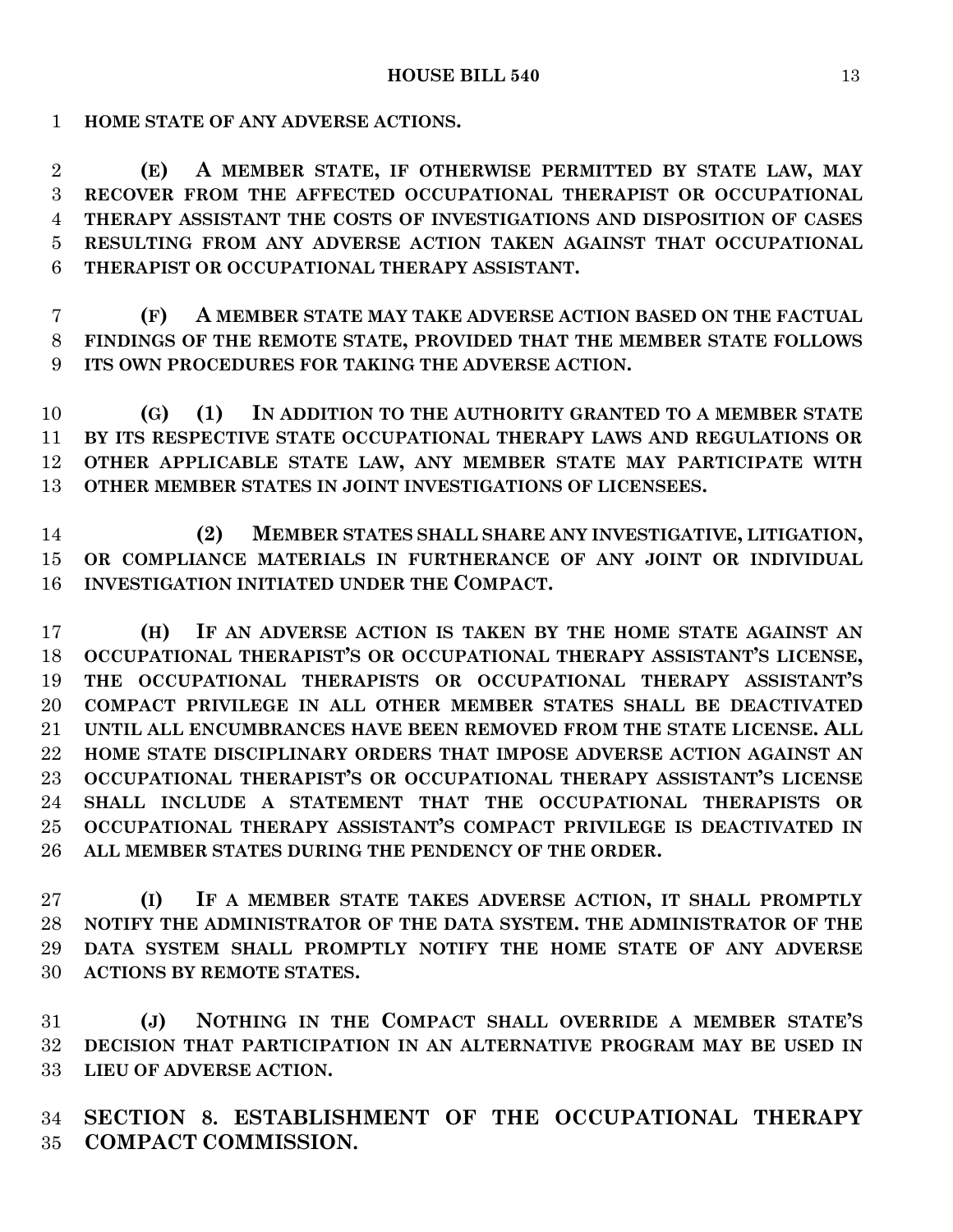**(A) (1) THE MEMBER STATES HEREBY CREATE AND ESTABLISH A JOINT PUBLIC AGENCY KNOWN AS THE OCCUPATIONAL THERAPY COMPACT COMMISSION.**

 **(2) THE COMMISSION IS AN INSTRUMENTALITY OF THE MEMBER STATES.**

 **(3) VENUE IS PROPER AND JUDICIAL PROCEEDINGS BY OR AGAINST THE COMMISSION SHALL BE BROUGHT SOLELY AND EXCLUSIVELY IN A COURT OF COMPETENT JURISDICTION WHERE THE PRINCIPAL OFFICE OF THE COMMISSION IS LOCATED. THE COMMISSION MAY WAIVE VENUE AND JURISDICTIONAL DEFENSES TO THE EXTENT IT ADOPTS OR CONSENTS TO PARTICIPATE IN ALTERNATIVE DISPUTE RESOLUTION PROCEEDINGS.**

 **(4) NOTHING IN THE COMPACT MAY BE CONSTRUED TO BE A WAIVER OF SOVEREIGN IMMUNITY.**

 **(B) (1) EACH MEMBER STATE SHALL HAVE AND BE LIMITED TO ONE DELEGATE SELECTED BY THAT MEMBER STATE'S LICENSING BOARD.**

**(2) THE DELEGATE SHALL BE:**

 **(I) A CURRENT MEMBER OF THE LICENSING BOARD, WHO IS AN OCCUPATIONAL THERAPIST, OCCUPATIONAL THERAPY ASSISTANT, OR PUBLIC MEMBER; OR** 

- 
- **(II) AN ADMINISTRATOR OF THE LICENSING BOARD.**

 **(3) ANY DELEGATE MAY BE REMOVED OR SUSPENDED FROM OFFICE AS PROVIDED BY THE LAW OF THE STATE FROM WHICH THE DELEGATE IS APPOINTED.**

 **(4) THE MEMBER STATE BOARD SHALL FILL ANY VACANCY OCCURRING IN THE COMMISSION WITHIN 90 DAYS.**

 **(5) EACH DELEGATE SHALL BE ENTITLED TO ONE VOTE WITH REGARD TO THE PROMULGATION OF RULES AND CREATION OF BYLAWS AND SHALL OTHERWISE HAVE AN OPPORTUNITY TO PARTICIPATE IN THE BUSINESS AND AFFAIRS OF THE COMMISSION.**

 **(6) A DELEGATE SHALL VOTE IN PERSON OR BY SUCH OTHER MEANS AS PROVIDED IN THE BYLAWS. THE BYLAWS MAY PROVIDE FOR DELEGATES' PARTICIPATION IN MEETINGS BY TELEPHONE OR OTHER MEANS OF**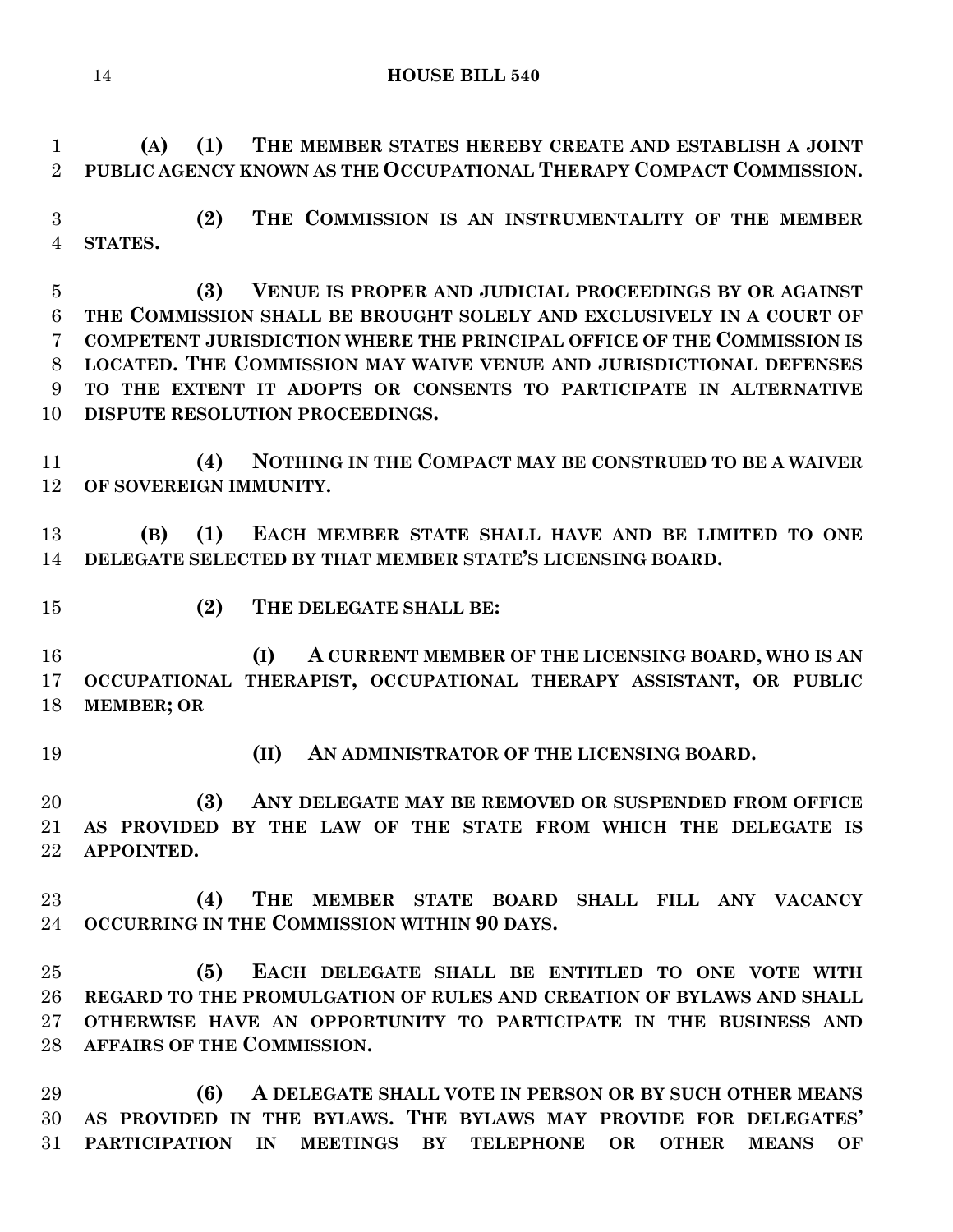**COMMUNICATION.**

 **(7) THE COMMISSION SHALL MEET AT LEAST ONCE DURING EACH CALENDAR YEAR. ADDITIONAL MEETINGS SHALL BE HELD AS SET FORTH IN THE BYLAWS.**

 **(8) THE COMMISSION SHALL ESTABLISH BY RULE A TERM OF OFFICE FOR DELEGATES.**

- **(C) THE COMMISSION SHALL HAVE THE FOLLOWING POWERS AND DUTIES:**
- **(1) ESTABLISH A CODE OF ETHICS FOR THE COMMISSION;**
- **(2) ESTABLISH THE FISCAL YEAR OF THE COMMISSION;**
- **(3) ESTABLISH BYLAWS;**
- **(4) MAINTAIN ITS FINANCIAL RECORDS IN ACCORDANCE WITH THE BYLAWS;**
- **(5) MEET AND TAKE SUCH ACTIONS AS ARE CONSISTENT WITH THE PROVISIONS OF THE COMPACT AND THE BYLAWS;**
- **(6) PROMULGATE UNIFORM RULES TO FACILITATE AND COORDINATE IMPLEMENTATION AND ADMINISTRATION OF THIS COMPACT. THE RULES SHALL HAVE THE FORCE AND EFFECT OF LAW AND SHALL BE BINDING IN ALL MEMBER STATES;**

 **(7) BRING AND PROSECUTE LEGAL PROCEEDINGS OR ACTIONS IN THE NAME OF THE COMMISSION, PROVIDED THAT THE STANDING OF ANY STATE OCCUPATIONAL THERAPY LICENSING BOARD TO SUE OR BE SUED UNDER APPLICABLE LAW SHALL NOT BE AFFECTED;**

- 
- **(8) PURCHASE AND MAINTAIN INSURANCE AND BONDS;**

 **(9) BORROW, ACCEPT, OR CONTRACT FOR SERVICES OF PERSONNEL, INCLUDING, BUT NOT LIMITED TO, EMPLOYEES OF A MEMBER STATE;**

 **(10) HIRE EMPLOYEES, ELECT OR APPOINT OFFICERS, FIX COMPENSATION, DEFINE DUTIES, GRANT SUCH INDIVIDUALS APPROPRIATE AUTHORITY TO CARRY OUT THE PURPOSES OF THE COMPACT, AND ESTABLISH THE COMMISSION'S PERSONNEL POLICIES AND PROGRAMS RELATING TO CONFLICTS OF INTEREST, QUALIFICATIONS OF PERSONNEL, AND OTHER RELATED PERSONNEL**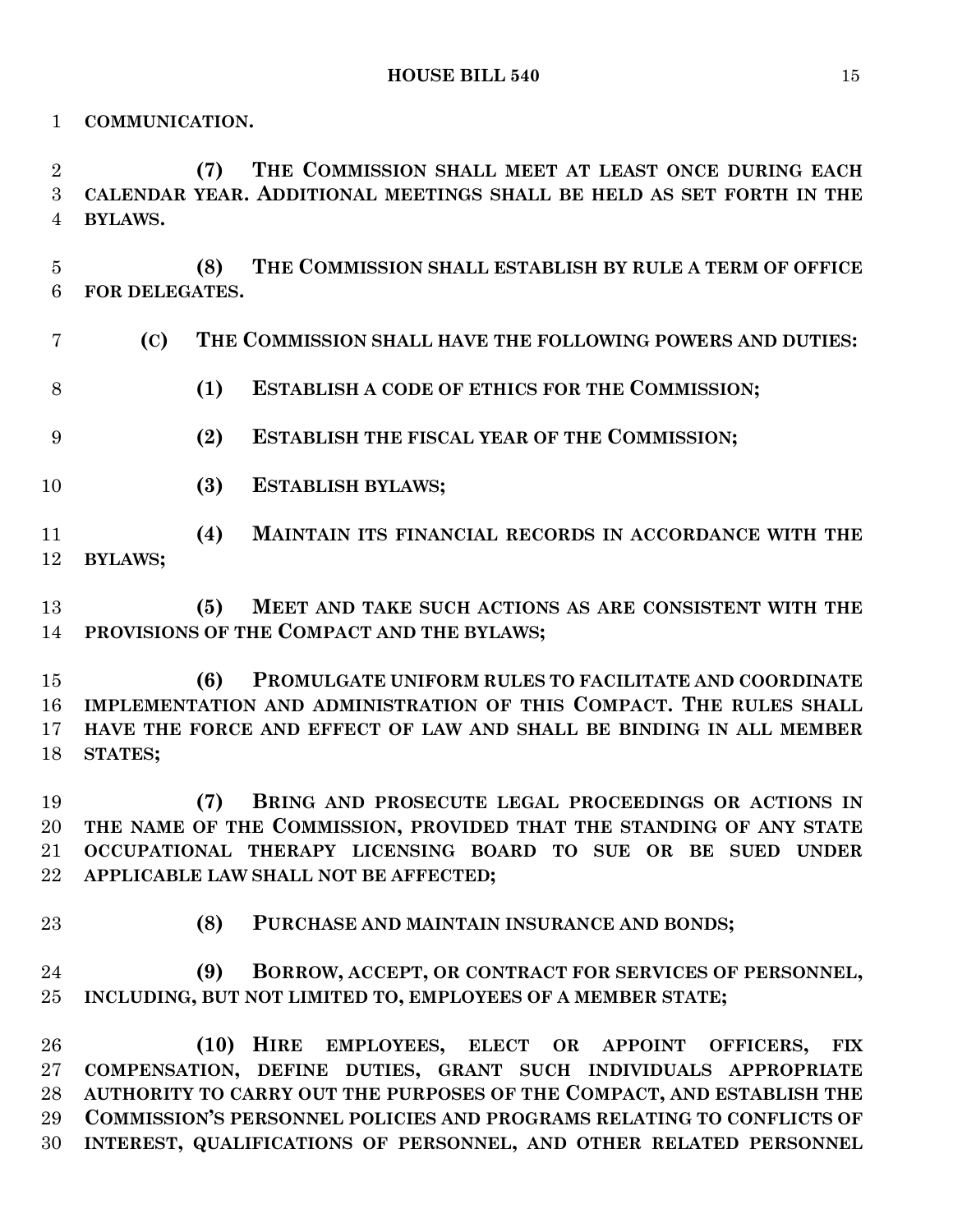**MATTERS;**

 **(11) ACCEPT ANY AND ALL APPROPRIATE DONATIONS AND GRANTS OF MONEY, EQUIPMENT, SUPPLIES, MATERIALS AND SERVICES, AND RECEIVE, UTILIZE AND DISPOSE OF THE SAME; PROVIDED THAT AT ALL TIMES THE COMMISSION SHALL AVOID ANY APPEARANCE OF IMPROPRIETY AND/OR CONFLICT OF INTEREST;**

 **(12) LEASE, PURCHASE, ACCEPT APPROPRIATE GIFTS OR DONATIONS OF, OR OTHERWISE OWN, HOLD, IMPROVE OR USE, ANY PROPERTY, REAL, PERSONAL OR MIXED; PROVIDED THAT AT ALL TIMES THE COMMISSION SHALL AVOID ANY APPEARANCE OF IMPROPRIETY;**

 **(13) SELL, CONVEY, MORTGAGE, PLEDGE, LEASE, EXCHANGE, ABANDON, OR OTHERWISE DISPOSE OF ANY PROPERTY REAL, PERSONAL, OR MIXED;**

- **(14) ESTABLISH A BUDGET AND MAKE EXPENDITURES;**
- 

**(15) BORROW MONEY;**

 **(16) APPOINT COMMITTEES, INCLUDING STANDING COMMITTEES COMPOSED OF MEMBERS, STATE REGULATORS, STATE LEGISLATORS OR THEIR REPRESENTATIVES, AND CONSUMER REPRESENTATIVES, AND SUCH OTHER INTERESTED PERSONS AS MAY BE DESIGNATED IN THE COMPACT AND THE BYLAWS;**

 **(17) PROVIDE AND RECEIVE INFORMATION FROM, AND COOPERATE WITH, LAW ENFORCEMENT AGENCIES;**

**(18) ESTABLISH AND ELECT AN EXECUTIVE COMMITTEE; AND**

 **(19) PERFORM SUCH OTHER FUNCTIONS AS MAY BE NECESSARY OR APPROPRIATE TO ACHIEVE THE PURPOSES OF THE COMPACT CONSISTENT WITH THE STATE REGULATION OF OCCUPATIONAL THERAPY LICENSURE AND PRACTICE.**

 **(D) (1) THE EXECUTIVE COMMITTEE SHALL HAVE THE POWER TO ACT ON BEHALF OF THE COMMISSION ACCORDING TO THE TERMS OF THE COMPACT.**

 **(2) THE EXECUTIVE COMMITTEE SHALL BE COMPOSED OF NINE MEMBERS:**

 **(I) SEVEN VOTING MEMBERS WHO ARE ELECTED BY THE COMMISSION FROM THE CURRENT MEMBERSHIP OF THE COMMISSION;**

- 
- **(II) ONE EX–OFFICIO, NONVOTING MEMBER FROM A**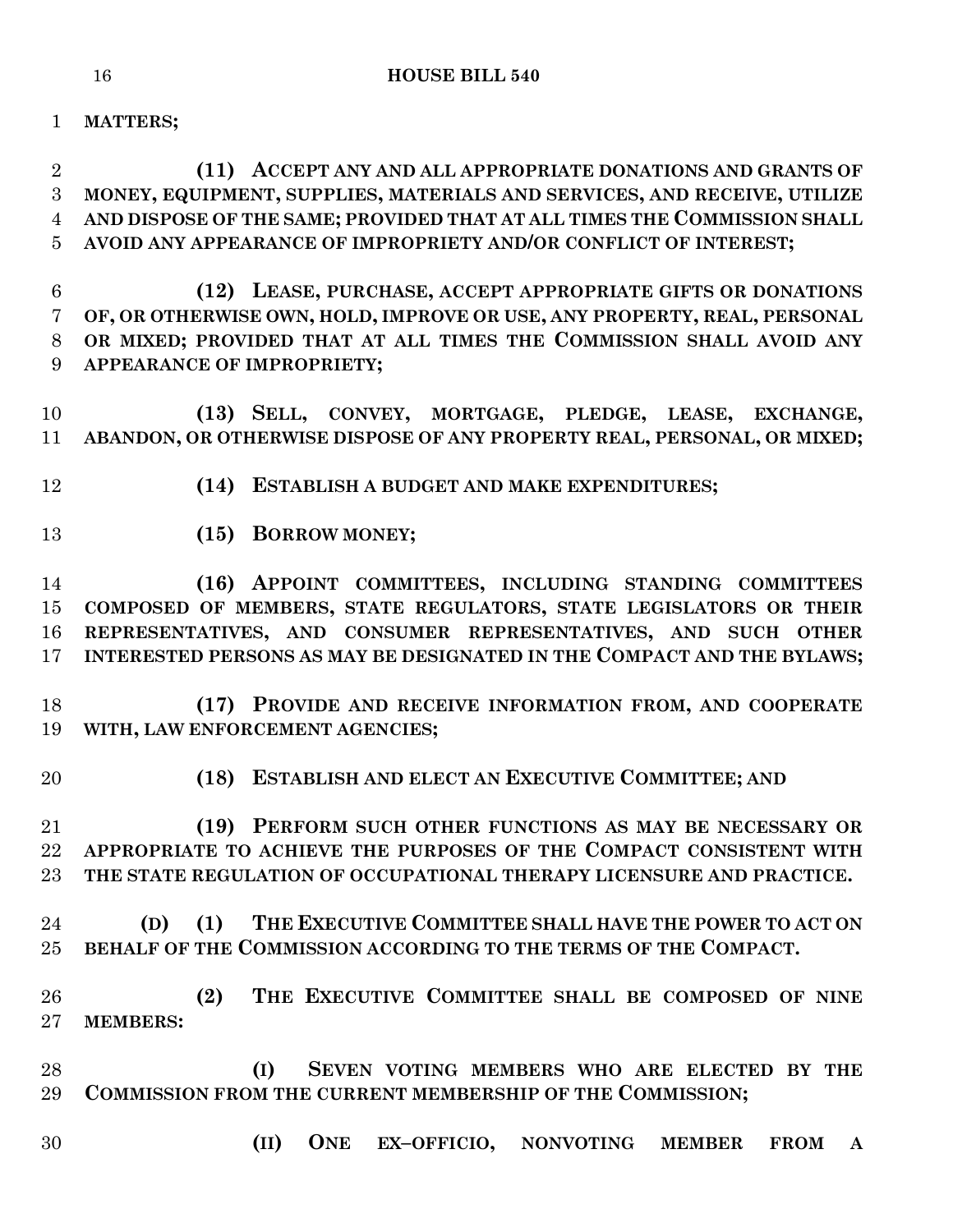**RECOGNIZED NATIONAL OCCUPATIONAL THERAPY PROFESSIONAL ASSOCIATION; AND (III) ONE EX–OFFICIO, NONVOTING MEMBER FROM A RECOGNIZED NATIONAL OCCUPATIONAL THERAPY CERTIFICATION ORGANIZATION. (3) THE EX–OFFICIO MEMBERS WILL BE SELECTED BY THEIR RESPECTIVE ORGANIZATIONS. (4) THE COMMISSION MAY REMOVE ANY MEMBER OF THE EXECUTIVE COMMITTEE AS PROVIDED IN BYLAWS. (5) THE EXECUTIVE COMMITTEE SHALL MEET AT LEAST ANNUALLY. (6) THE EXECUTIVE COMMITTEE SHALL HAVE THE FOLLOWING DUTIES AND RESPONSIBILITIES: (I) RECOMMEND TO THE ENTIRE COMMISSION CHANGES TO THE RULES OR BYLAWS, CHANGES TO THIS COMPACT LEGISLATION, FEES PAID BY MEMBER STATES SUCH AS ANNUAL DUES, AND ANY COMMISSION COMPACT FEE CHARGED TO LICENSEES FOR THE COMPACT PRIVILEGE; (II) ENSURE COMPACT ADMINISTRATION SERVICES ARE APPROPRIATELY PROVIDED, CONTRACTUAL OR OTHERWISE; (III) PREPARE AND RECOMMEND THE BUDGET; (IV) MAINTAIN FINANCIAL RECORDS ON BEHALF OF THE COMMISSION; (V) MONITOR COMPACT COMPLIANCE OF MEMBER STATES AND PROVIDE COMPLIANCE REPORTS TO THE COMMISSION; (VI) ESTABLISH ADDITIONAL COMMITTEES AS NECESSARY; AND (VII) PERFORM OTHER DUTIES AS PROVIDED IN RULES OR BYLAWS. (E) (1) ALL MEETINGS SHALL BE OPEN TO THE PUBLIC, AND PUBLIC NOTICE OF MEETINGS SHALL BE GIVEN IN THE SAME MANNER AS REQUIRED UNDER THE RULEMAKING PROVISIONS IN SECTION 10. (2) THE COMMISSION OR THE EXECUTIVE COMMITTEE OR OTHER**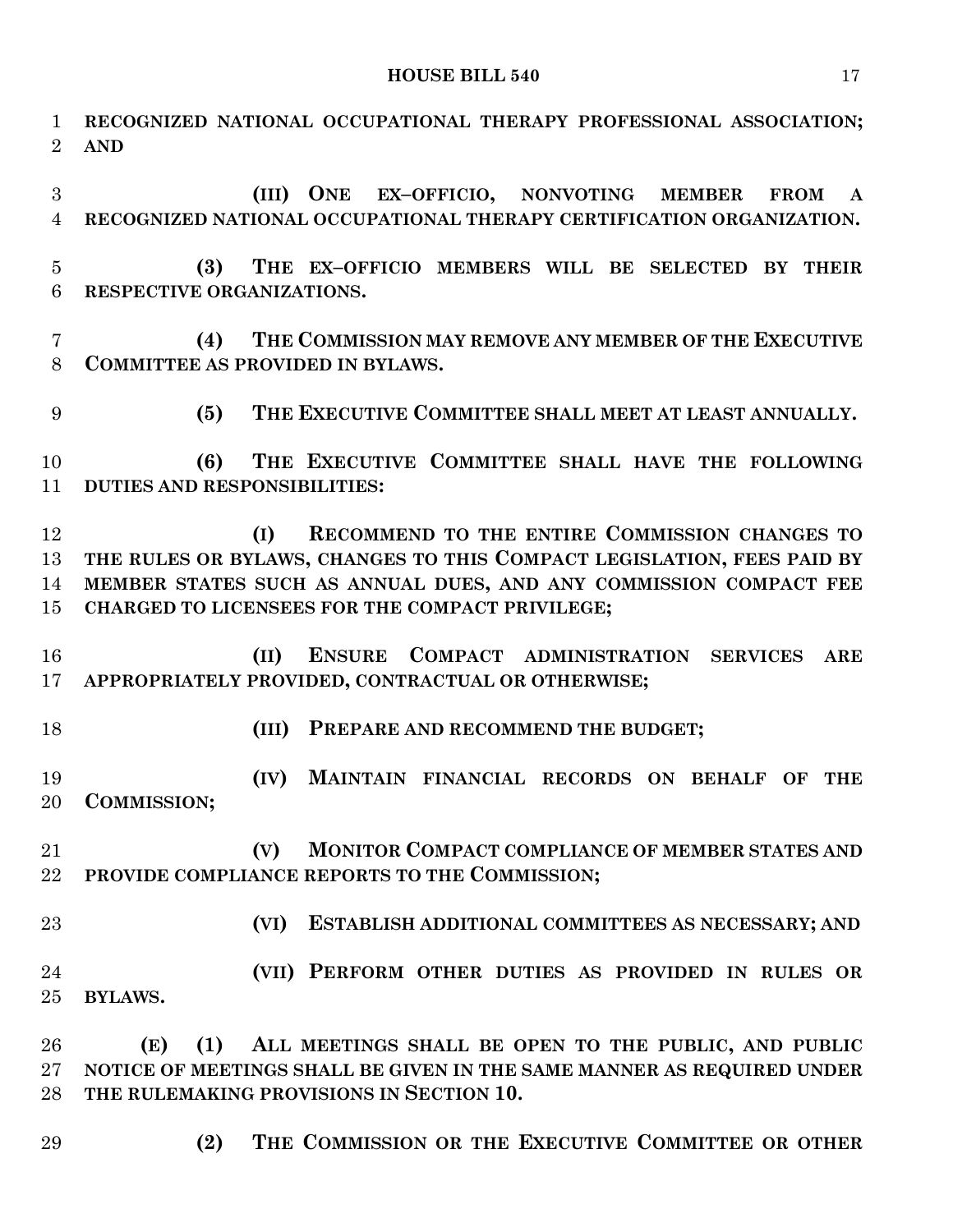**COMMITTEES OF THE COMMISSION MAY CONVENE IN A CLOSED, NON–PUBLIC MEETING IF THE COMMISSION OR EXECUTIVE COMMITTEE OR OTHER COMMITTEES OF THE COMMISSION MUST DISCUSS:**

 **(I) NON–COMPLIANCE OF A MEMBER STATE WITH ITS OBLIGATIONS UNDER THE COMPACT;**

 **(II) THE EMPLOYMENT, COMPENSATION, DISCIPLINE OR OTHER MATTERS, PRACTICES OR PROCEDURES RELATED TO SPECIFIC EMPLOYEES OR OTHER MATTERS RELATED TO THE COMMISSION'S INTERNAL PERSONNEL PRACTICES AND PROCEDURES;**

 **(III) CURRENT, THREATENED, OR REASONABLY ANTICIPATED LITIGATION;**

 **(IV) NEGOTIATION OF CONTRACTS FOR THE PURCHASE, LEASE, OR SALE OF GOODS, SERVICES, OR REAL ESTATE;**

 **(V) ACCUSING ANY PERSON OF A CRIME OR FORMALLY CENSURING ANY PERSON;**

 **(VI) DISCLOSURE OF TRADE SECRETS OR COMMERCIAL OR FINANCIAL INFORMATION THAT IS PRIVILEGED OR CONFIDENTIAL;**

 **(VII) DISCLOSURE OF INFORMATION OF A PERSONAL NATURE WHERE DISCLOSURE WOULD CONSTITUTE A CLEARLY UNWARRANTED INVASION OF PERSONAL PRIVACY;**

 **(VIII) DISCLOSURE OF INVESTIGATIVE RECORDS COMPILED FOR LAW ENFORCEMENT PURPOSES;**

 **(IX) DISCLOSURE OF INFORMATION RELATED TO ANY INVESTIGATIVE REPORTS PREPARED BY OR ON BEHALF OF OR FOR USE OF THE COMMISSION OR OTHER COMMITTEE CHARGED WITH RESPONSIBILITY OF INVESTIGATION OR DETERMINATION OF COMPLIANCE ISSUES PURSUANT TO THE COMPACT; OR**

 **(X) MATTERS SPECIFICALLY EXEMPTED FROM DISCLOSURE BY FEDERAL OR MEMBER STATE STATUTE.**

 **(3) IF A MEETING, OR PORTION OF A MEETING, IS CLOSED PURSUANT TO THIS PROVISION, THE COMMISSION'S LEGAL COUNSEL OR DESIGNEE SHALL CERTIFY THAT THE MEETING MAY BE CLOSED AND SHALL REFERENCE EACH**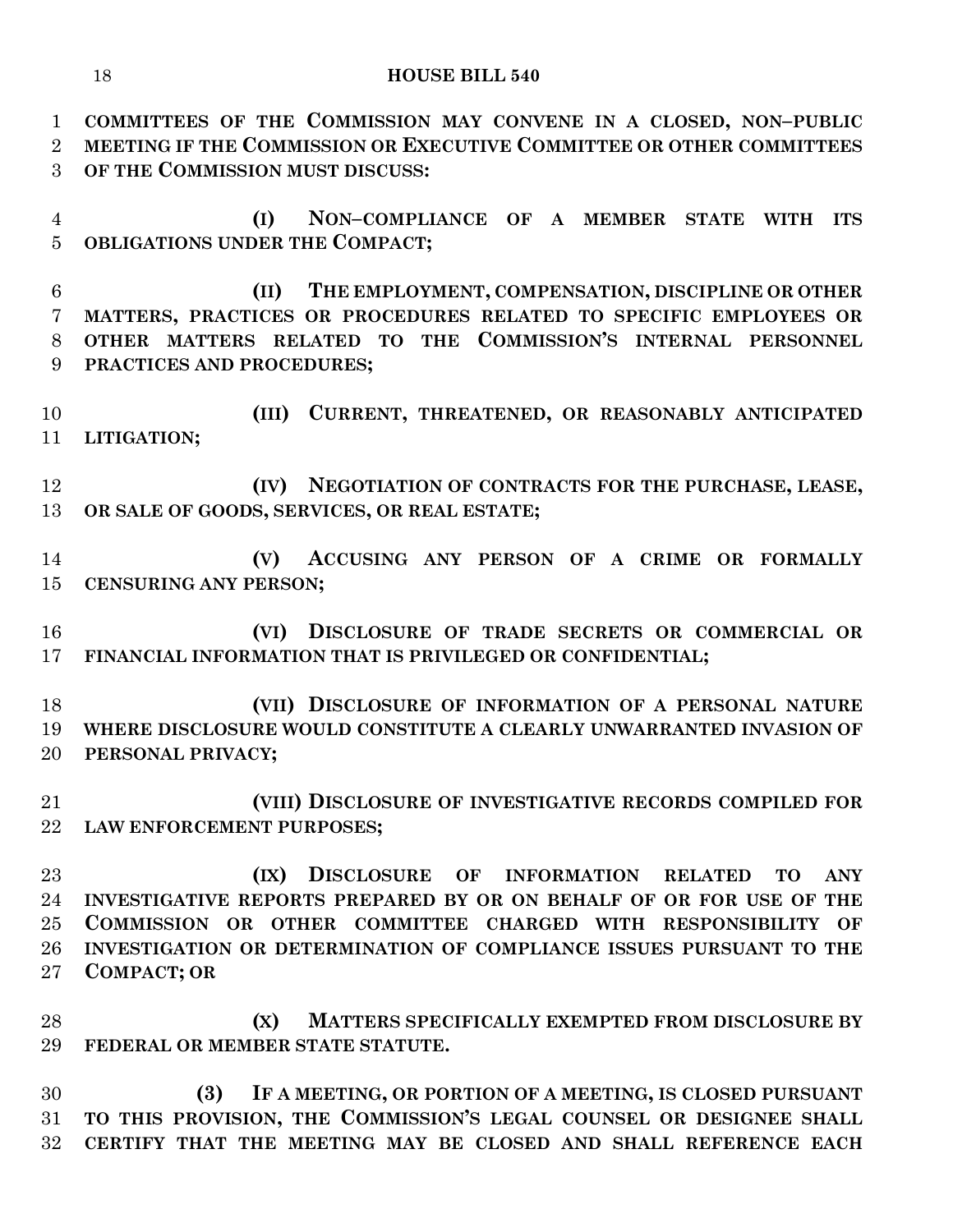**RELEVANT EXEMPTING PROVISION.**

 **(4) THE COMMISSION SHALL KEEP MINUTES THAT FULLY AND CLEARLY DESCRIBE ALL MATTERS DISCUSSED IN A MEETING AND SHALL PROVIDE A FULL AND ACCURATE SUMMARY OF ACTIONS TAKEN, AND THE REASONS THEREFORE, INCLUDING A DESCRIPTION OF THE VIEWS EXPRESSED. ALL DOCUMENTS CONSIDERED IN CONNECTION WITH AN ACTION SHALL BE IDENTIFIED IN SUCH MINUTES. ALL MINUTES AND DOCUMENTS OF A CLOSED MEETING SHALL REMAIN UNDER SEAL, SUBJECT TO RELEASE BY A MAJORITY VOTE OF THE COMMISSION OR ORDER OF A COURT OF COMPETENT JURISDICTION.**

 **(F) (1) THE COMMISSION SHALL PAY, OR PROVIDE FOR THE PAYMENT OF, THE REASONABLE EXPENSES OF ITS ESTABLISHMENT, ORGANIZATION, AND ONGOING ACTIVITIES.**

 **(2) THE COMMISSION MAY ACCEPT ANY AND ALL APPROPRIATE REVENUE SOURCES, DONATIONS, AND GRANTS OF MONEY, EQUIPMENT, SUPPLIES, MATERIALS, AND SERVICES.**

 **(3) THE COMMISSION MAY LEVY ON AND COLLECT AN ANNUAL ASSESSMENT FROM EACH MEMBER STATE OR IMPOSE FEES ON OTHER PARTIES TO COVER THE COST OF THE OPERATIONS AND ACTIVITIES OF THE COMMISSION AND ITS STAFF, WHICH MUST BE IN A TOTAL AMOUNT SUFFICIENT TO COVER ITS ANNUAL BUDGET AS APPROVED BY THE COMMISSION EACH YEAR FOR WHICH REVENUE IS NOT PROVIDED BY OTHER SOURCES. THE AGGREGATE ANNUAL ASSESSMENT AMOUNT SHALL BE ALLOCATED BASED UPON A FORMULA TO BE DETERMINED BY THE COMMISSION, WHICH SHALL PROMULGATE A RULE BINDING UPON ALL MEMBER STATES.**

 **(4) THE COMMISSION SHALL NOT INCUR OBLIGATIONS OF ANY KIND PRIOR TO SECURING THE FUNDS ADEQUATE TO MEET THE SAME; NOR SHALL THE COMMISSION PLEDGE THE CREDIT OF ANY OF THE MEMBER STATES, EXCEPT BY AND WITH THE AUTHORITY OF THE MEMBER STATE.**

 **(5) THE COMMISSION SHALL KEEP ACCURATE ACCOUNTS OF ALL RECEIPTS AND DISBURSEMENTS. THE RECEIPTS AND DISBURSEMENTS OF THE COMMISSION SHALL BE SUBJECT TO THE AUDIT AND ACCOUNTING PROCEDURES ESTABLISHED UNDER ITS BYLAWS. HOWEVER, ALL RECEIPTS AND DISBURSEMENTS OF FUNDS HANDLED BY THE COMMISSION SHALL BE AUDITED YEARLY BY A CERTIFIED OR LICENSED PUBLIC ACCOUNTANT, AND THE REPORT OF THE AUDIT SHALL BE INCLUDED IN AND BECOME PART OF THE ANNUAL REPORT OF THE COMMISSION.**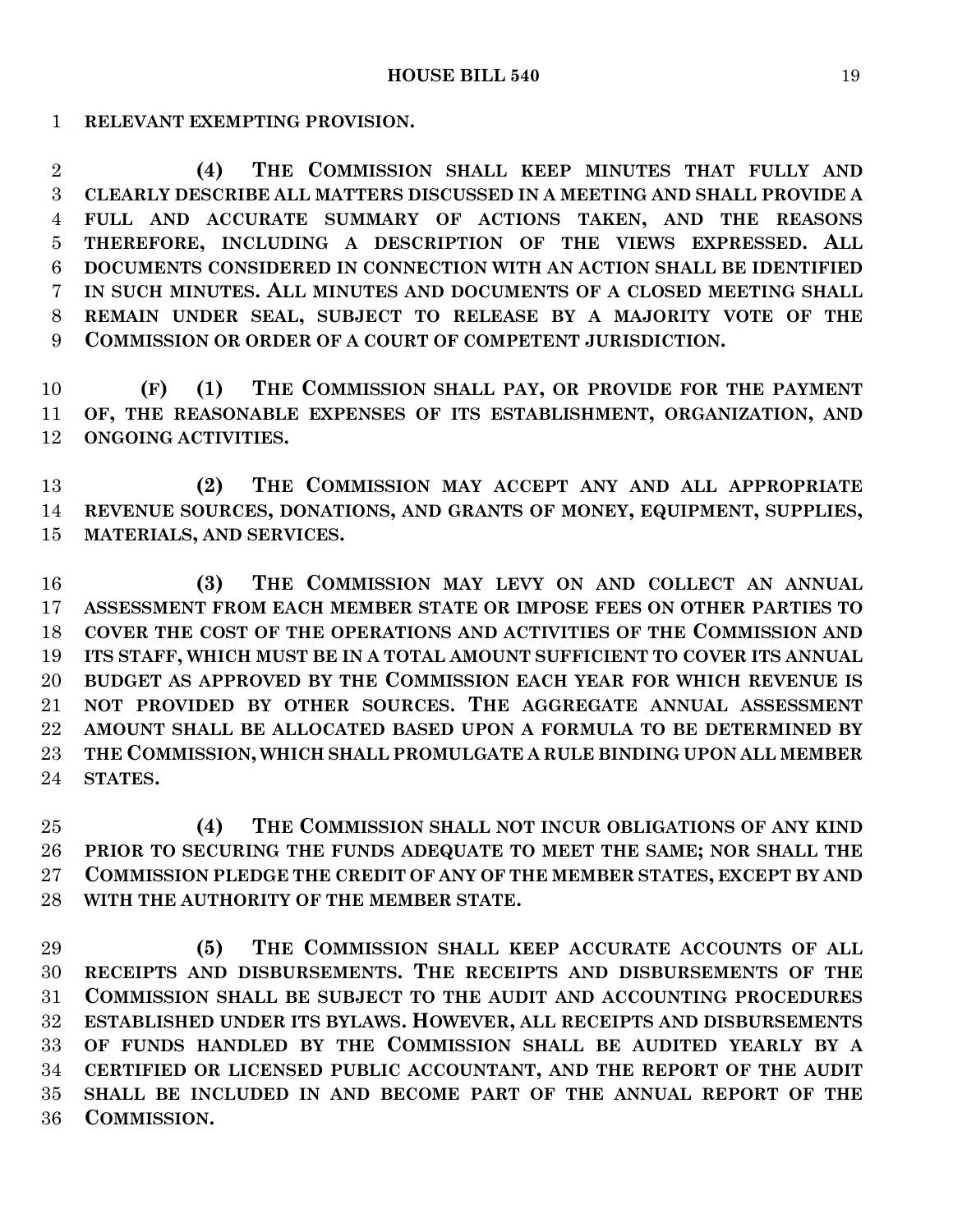**(G) (1) THE MEMBERS, OFFICERS, EXECUTIVE DIRECTOR, EMPLOYEES AND REPRESENTATIVES OF THE COMMISSION SHALL BE IMMUNE FROM SUIT AND LIABILITY, EITHER PERSONALLY OR IN THEIR OFFICIAL CAPACITY, FOR ANY CLAIM FOR DAMAGE TO OR LOSS OF PROPERTY OR PERSONAL INJURY OR OTHER CIVIL LIABILITY CAUSED BY OR ARISING OUT OF ANY ACTUAL OR ALLEGED ACT, ERROR OR OMISSION THAT OCCURRED, OR THAT THE PERSON AGAINST WHOM THE CLAIM IS MADE HAD A REASONABLE BASIS FOR BELIEVING OCCURRED WITHIN THE SCOPE OF COMMISSION EMPLOYMENT, DUTIES OR RESPONSIBILITIES; PROVIDED THAT NOTHING IN THIS PARAGRAPH SHALL BE CONSTRUED TO PROTECT ANY SUCH PERSON FROM SUIT AND/OR LIABILITY FOR ANY DAMAGE, LOSS, INJURY, OR LIABILITY CAUSED BY THE INTENTIONAL OR WILLFUL OR WANTON MISCONDUCT OF THAT PERSON.**

 **(2) THE COMMISSION SHALL DEFEND ANY MEMBER, OFFICER, EXECUTIVE DIRECTOR, EMPLOYEE, OR REPRESENTATIVE OF THE COMMISSION IN ANY CIVIL ACTION SEEKING TO IMPOSE LIABILITY ARISING OUT OF ANY ACTUAL OR ALLEGED ACT, ERROR, OR OMISSION THAT OCCURRED WITHIN THE SCOPE OF COMMISSION EMPLOYMENT, DUTIES, OR RESPONSIBILITIES, OR THAT THE PERSON AGAINST WHOM THE CLAIM IS MADE HAD A REASONABLE BASIS FOR BELIEVING OCCURRED WITHIN THE SCOPE OF COMMISSION EMPLOYMENT, DUTIES, OR RESPONSIBILITIES; PROVIDED THAT NOTHING HEREIN SHALL BE CONSTRUED TO PROHIBIT THAT PERSON FROM RETAINING HIS OR HER OWN COUNSEL; AND PROVIDED FURTHER, THAT THE ACTUAL OR ALLEGED ACT, ERROR, OR OMISSION DID NOT RESULT FROM THAT PERSON'S INTENTIONAL OR WILLFUL OR WANTON MISCONDUCT.**

 **(3) THE COMMISSION SHALL INDEMNIFY AND HOLD HARMLESS ANY MEMBER, OFFICER, EXECUTIVE DIRECTOR, EMPLOYEE, OR REPRESENTATIVE OF THE COMMISSION FOR THE AMOUNT OF ANY SETTLEMENT OR JUDGMENT OBTAINED AGAINST THAT PERSON ARISING OUT OF ANY ACTUAL OR ALLEGED ACT, ERROR OR OMISSION THAT OCCURRED WITHIN THE SCOPE OF COMMISSION EMPLOYMENT, DUTIES, OR RESPONSIBILITIES, OR THAT SUCH PERSON HAD A REASONABLE BASIS FOR BELIEVING OCCURRED WITHIN THE SCOPE OF COMMISSION EMPLOYMENT, DUTIES, OR RESPONSIBILITIES, PROVIDED THAT THE ACTUAL OR ALLEGED ACT, ERROR, OR OMISSION DID NOT RESULT FROM THE INTENTIONAL OR WILLFUL OR WANTON MISCONDUCT OF THAT PERSON.**

# **SECTION 9. DATA SYSTEM.**

 **(A) THE COMMISSION SHALL PROVIDE FOR THE DEVELOPMENT, MAINTENANCE, AND UTILIZATION OF A COORDINATED DATABASE AND REPORTING SYSTEM CONTAINING LICENSURE, ADVERSE ACTION, AND INVESTIGATIVE INFORMATION ON ALL LICENSED INDIVIDUALS IN MEMBER STATES.**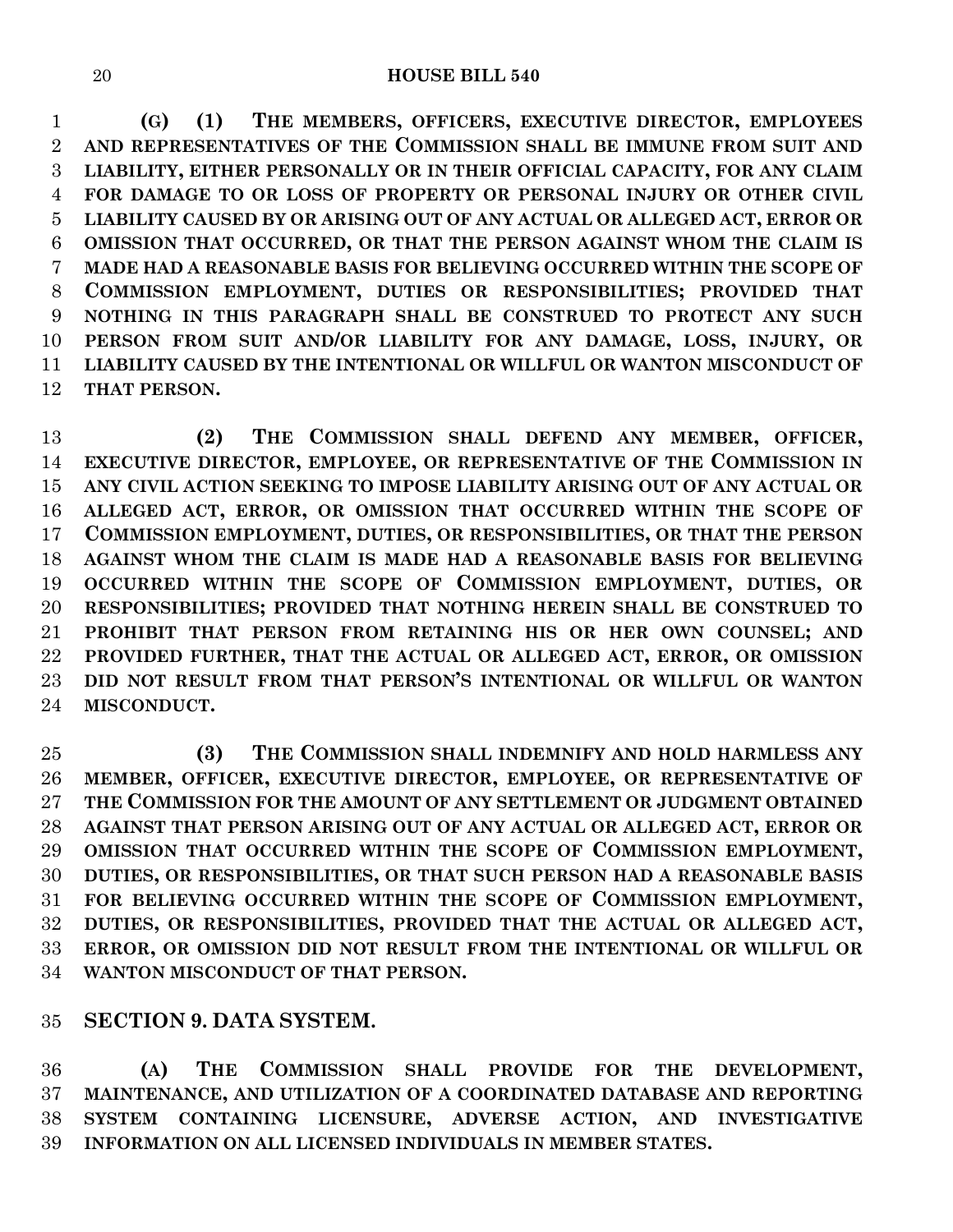**(B) A MEMBER STATE SHALL SUBMIT A UNIFORM DATA SET TO THE DATA SYSTEM ON ALL INDIVIDUALS TO WHOM THE COMPACT IS APPLICABLE (UTILIZING A UNIQUE IDENTIFIER) AS REQUIRED BY THE RULES OF THE COMMISSION, INCLUDING:**

**(1) IDENTIFYING INFORMATION;**

**(2) LICENSURE DATA;**

**(3) ADVERSE ACTIONS AGAINST A LICENSE OR COMPACT PRIVILEGE;**

 **(4) NON–CONFIDENTIAL INFORMATION RELATED TO ALTERNATIVE PROGRAM PARTICIPATION;**

 **(5) ANY DENIAL OF APPLICATION FOR LICENSURE, AND THE REASON(S) FOR SUCH DENIAL;**

 **(6) OTHER INFORMATION THAT MAY FACILITATE THE ADMINISTRATION OF THE COMPACT, AS DETERMINED BY THE RULES OF THE COMMISSION; AND**

**(7) CURRENT SIGNIFICANT INVESTIGATIVE INFORMATION.**

 **(C) CURRENT SIGNIFICANT INVESTIGATIVE INFORMATION AND OTHER INVESTIGATIVE INFORMATION PERTAINING TO A LICENSEE IN ANY MEMBER STATE WILL ONLY BE AVAILABLE TO OTHER MEMBER STATES.**

 **(D) THE COMMISSION SHALL PROMPTLY NOTIFY ALL MEMBER STATES OF ANY ADVERSE ACTION TAKEN AGAINST A LICENSEE OR AN INDIVIDUAL APPLYING FOR A LICENSE. ADVERSE ACTION INFORMATION PERTAINING TO A LICENSEE IN ANY MEMBER STATE WILL BE AVAILABLE TO ANY OTHER MEMBER STATE.**

 **(E) MEMBER STATES CONTRIBUTING INFORMATION TO THE DATA SYSTEM MAY DESIGNATE INFORMATION THAT MAY NOT BE SHARED WITH THE PUBLIC WITHOUT THE EXPRESS PERMISSION OF THE CONTRIBUTING STATE.**

 **(F) ANY INFORMATION SUBMITTED TO THE DATA SYSTEM THAT IS SUBSEQUENTLY REQUIRED TO BE EXPUNGED BY THE LAWS OF THE MEMBER STATE CONTRIBUTING THE INFORMATION SHALL BE REMOVED FROM THE DATA SYSTEM.**

**SECTION 10. RULEMAKING.**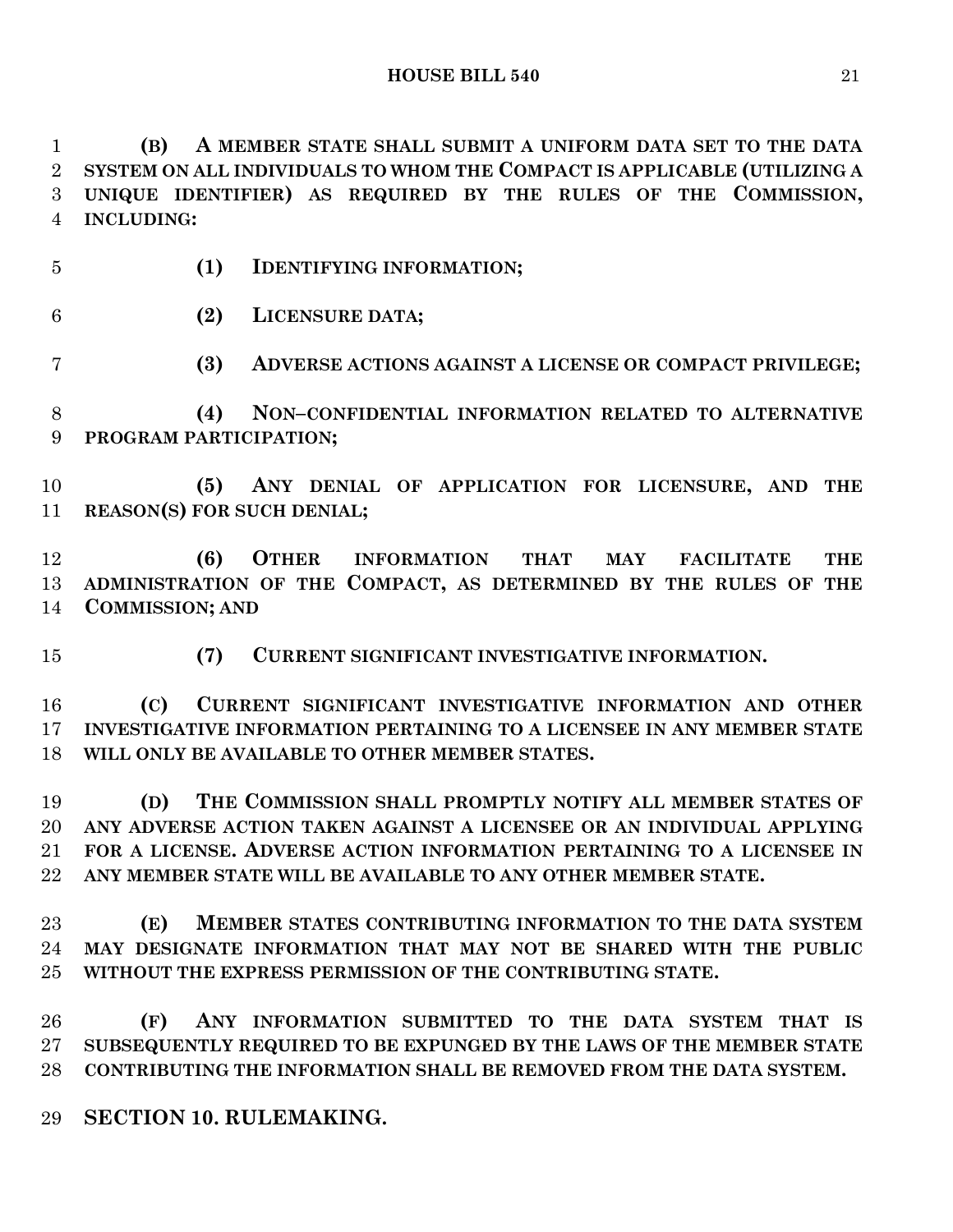**(A) THE COMMISSION SHALL EXERCISE ITS RULEMAKING POWERS PURSUANT TO THE CRITERIA SET FORTH IN THIS SECTION AND THE RULES ADOPTED THEREUNDER. RULES AND AMENDMENTS SHALL BECOME BINDING AS OF THE DATE SPECIFIED IN EACH RULE OR AMENDMENT.**

 **(B) THE COMMISSION SHALL PROMULGATE REASONABLE RULES IN ORDER TO EFFECTIVELY AND EFFICIENTLY ACHIEVE THE PURPOSES OF THE COMPACT. NOTWITHSTANDING THE FOREGOING, IN THE EVENT THE COMMISSION EXERCISES ITS RULEMAKING AUTHORITY IN A MANNER THAT IS BEYOND THE SCOPE OF THE PURPOSES OF THE COMPACT, OR THE POWERS GRANTED HEREUNDER, THEN SUCH AN ACTION BY THE COMMISSION SHALL BE INVALID AND HAVE NO FORCE AND EFFECT.**

 **(C) IF A MAJORITY OF THE LEGISLATURES OF THE MEMBER STATES REJECTS A RULE, BY ENACTMENT OF A STATUTE OR RESOLUTION IN THE SAME MANNER USED TO ADOPT THE COMPACT WITHIN FOUR YEARS OF THE DATE OF ADOPTION OF THE RULE, THEN SUCH RULE SHALL HAVE NO FURTHER FORCE AND EFFECT IN ANY MEMBER STATE.**

 **(D) RULES OR AMENDMENTS TO THE RULES SHALL BE ADOPTED AT A REGULAR OR SPECIAL MEETING OF THE COMMISSION.**

 **(E) PRIOR TO PROMULGATION AND ADOPTION OF A FINAL RULE OR RULES BY THE COMMISSION, AND AT LEAST 30 DAYS IN ADVANCE OF THE MEETING AT WHICH THE RULE WILL BE CONSIDERED AND VOTED UPON, THE COMMISSION SHALL FILE A NOTICE OF PROPOSED RULEMAKING:**

 **(1) ON THE WEBSITE OF THE COMMISSION OR OTHER PUBLICLY ACCESSIBLE PLATFORM; AND**

 **(2) ON THE WEBSITE OF EACH MEMBER STATE OCCUPATIONAL THERAPY LICENSING BOARD OR OTHER PUBLICLY ACCESSIBLE PLATFORM OR THE PUBLICATION IN WHICH EACH STATE WOULD OTHERWISE PUBLISH PROPOSED RULES.**

**(F) THE NOTICE OF PROPOSED RULEMAKING SHALL INCLUDE:**

 **(1) THE PROPOSED TIME, DATE, AND LOCATION OF THE MEETING IN WHICH THE RULE WILL BE CONSIDERED AND VOTED UPON;**

 **(2) THE TEXT OF THE PROPOSED RULE OR AMENDMENT AND THE REASON FOR THE PROPOSED RULE;**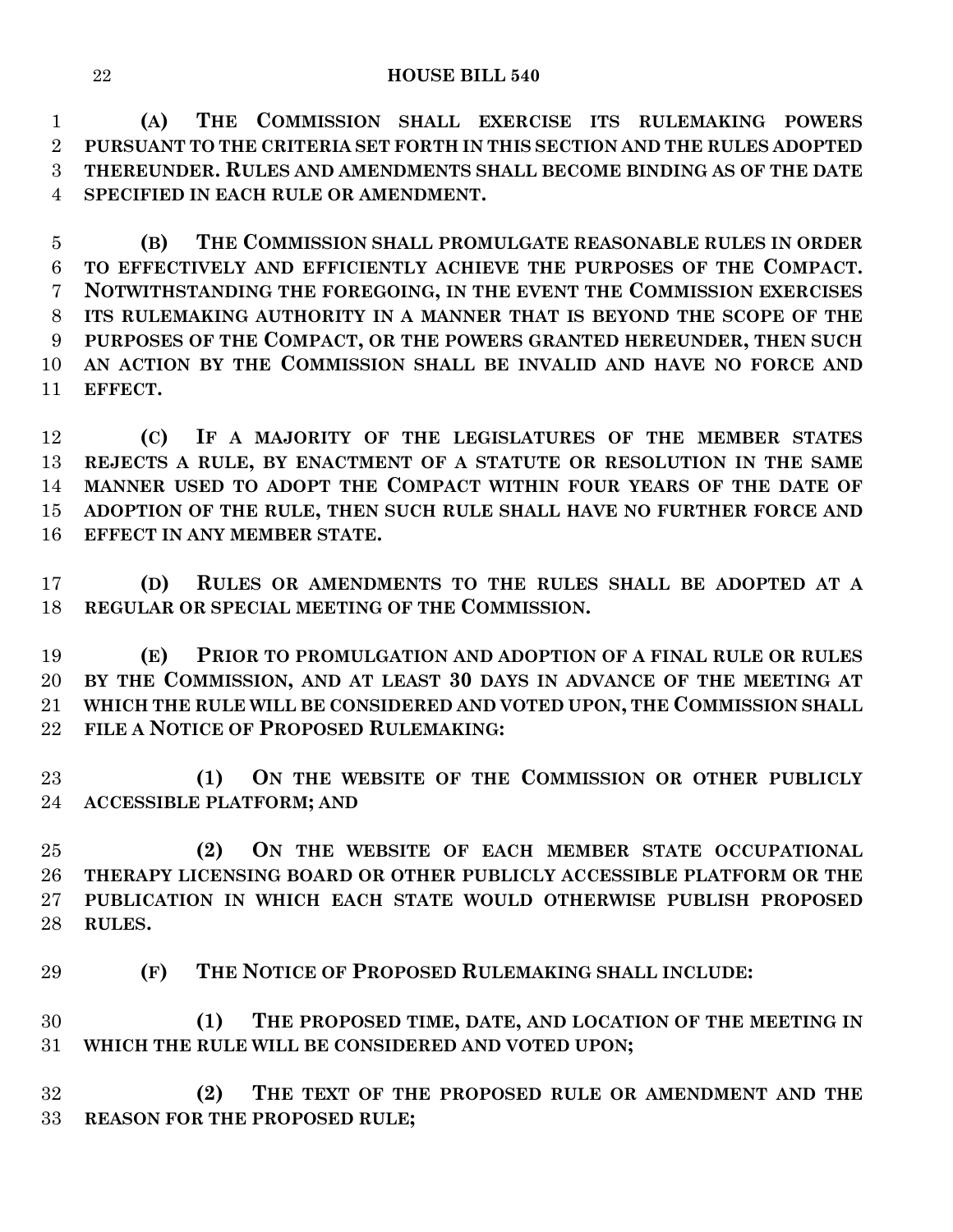**(3) A REQUEST FOR COMMENTS ON THE PROPOSED RULE FROM ANY INTERESTED PERSON; AND**

 **(4) THE MANNER IN WHICH INTERESTED PERSONS MAY SUBMIT NOTICE TO THE COMMISSION OF THEIR INTENTION TO ATTEND THE PUBLIC HEARING AND ANY WRITTEN COMMENTS.**

 **(G) PRIOR TO ADOPTION OF A PROPOSED RULE, THE COMMISSION SHALL ALLOW PERSONS TO SUBMIT WRITTEN DATA, FACTS, OPINIONS, AND ARGUMENTS, WHICH SHALL BE MADE AVAILABLE TO THE PUBLIC.**

 **(H) THE COMMISSION SHALL GRANT AN OPPORTUNITY FOR A PUBLIC HEARING BEFORE IT ADOPTS A RULE OR AMENDMENT IF A HEARING IS REQUESTED BY:**

- 
- **(1) AT LEAST 25 PERSONS;**

 **(2) A STATE OR FEDERAL GOVERNMENTAL SUBDIVISION OR AGENCY; OR**

 **(3) AN ASSOCIATION OR ORGANIZATION HAVING AT LEAST 25 MEMBERS.**

 **(I) (1) IF A HEARING IS HELD ON THE PROPOSED RULE OR AMENDMENT, THE COMMISSION SHALL PUBLISH THE PLACE, TIME, AND DATE OF THE SCHEDULED PUBLIC HEARING. IF THE HEARING IS HELD VIA ELECTRONIC MEANS, THE COMMISSION SHALL PUBLISH THE MECHANISM FOR ACCESS TO THE ELECTRONIC HEARING.**

 **(2) ALL PERSONS WISHING TO BE HEARD AT THE HEARING SHALL NOTIFY THE EXECUTIVE DIRECTOR OF THE COMMISSION OR OTHER DESIGNATED MEMBER IN WRITING OF THEIR DESIRE TO APPEAR AND TESTIFY AT THE HEARING NOT LESS THAN FIVE BUSINESS DAYS BEFORE THE SCHEDULED DATE OF THE HEARING.**

 **(3) HEARINGS SHALL BE CONDUCTED IN A MANNER PROVIDING EACH PERSON WHO WISHES TO COMMENT A FAIR AND REASONABLE OPPORTUNITY TO COMMENT ORALLY OR IN WRITING.**

 **(4) ALL HEARINGS WILL BE RECORDED. A COPY OF THE RECORDING WILL BE MADE AVAILABLE ON REQUEST.**

**(5) NOTHING IN THIS SECTION SHALL BE CONSTRUED AS REQUIRING**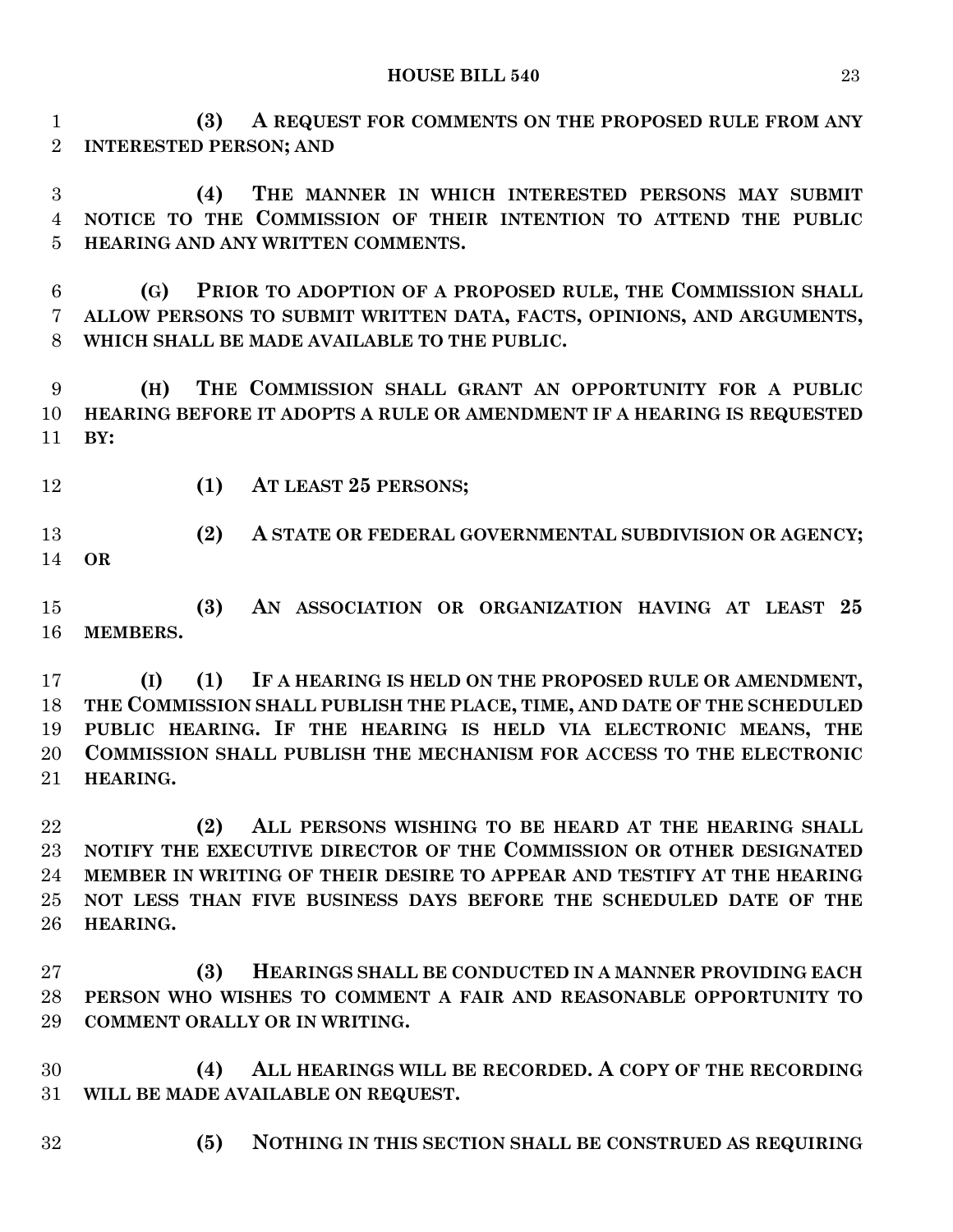**A SEPARATE HEARING ON EACH RULE. RULES MAY BE GROUPED FOR THE CONVENIENCE OF THE COMMISSION AT HEARINGS REQUIRED BY THIS SECTION.**

 **(J) FOLLOWING THE SCHEDULED HEARING DATE, OR BY THE CLOSE OF BUSINESS ON THE SCHEDULED HEARING DATE IF THE HEARING WAS NOT HELD, THE COMMISSION SHALL CONSIDER ALL WRITTEN AND ORAL COMMENTS RECEIVED.**

 **(K) IF NO WRITTEN NOTICE OF INTENT TO ATTEND THE PUBLIC HEARING BY INTERESTED PARTIES IS RECEIVED, THE COMMISSION MAY PROCEED WITH PROMULGATION OF THE PROPOSED RULE WITHOUT A PUBLIC HEARING.**

 **(L) THE COMMISSION SHALL, BY MAJORITY VOTE OF ALL MEMBERS, TAKE FINAL ACTION ON THE PROPOSED RULE AND SHALL DETERMINE THE EFFECTIVE DATE OF THE RULE, IF ANY, BASED ON THE RULEMAKING RECORD AND THE FULL TEXT OF THE RULE.**

 **(M) UPON DETERMINATION THAT AN EMERGENCY EXISTS, THE COMMISSION MAY CONSIDER AND ADOPT AN EMERGENCY RULE WITHOUT PRIOR NOTICE, OPPORTUNITY FOR COMMENT, OR HEARING, PROVIDED THAT THE USUAL RULEMAKING PROCEDURES PROVIDED IN THE COMPACT AND IN THIS SECTION SHALL BE RETROACTIVELY APPLIED TO THE RULE AS SOON AS REASONABLY POSSIBLE, IN NO EVENT LATER THAN 90 DAYS AFTER THE EFFECTIVE DATE OF THE RULE. FOR THE PURPOSES OF THIS PROVISION, AN EMERGENCY RULE IS ONE THAT MUST BE ADOPTED IMMEDIATELY IN ORDER TO:**

 **(1) MEET AN IMMINENT THREAT TO PUBLIC HEALTH, SAFETY, OR WELFARE;**

**(2) PREVENT A LOSS OF COMMISSION OR MEMBER STATE FUNDS;**

 **(3) MEET A DEADLINE FOR THE PROMULGATION OF AN ADMINISTRATIVE RULE THAT IS ESTABLISHED BY FEDERAL LAW OR RULE; OR**

**(4) PROTECT PUBLIC HEALTH AND SAFETY.**

 **(N) THE COMMISSION OR AN AUTHORIZED COMMITTEE OF THE COMMISSION MAY DIRECT REVISIONS TO A PREVIOUSLY ADOPTED RULE OR AMENDMENT FOR PURPOSES OF CORRECTING TYPOGRAPHICAL ERRORS, ERRORS IN FORMAT, ERRORS IN CONSISTENCY, OR GRAMMATICAL ERRORS. PUBLIC NOTICE OF ANY REVISIONS SHALL BE POSTED ON THE WEBSITE OF THE COMMISSION. THE REVISION SHALL BE SUBJECT TO CHALLENGE BY ANY PERSON FOR A PERIOD OF 30 DAYS AFTER POSTING. THE REVISION MAY BE CHALLENGED ONLY ON GROUNDS THAT THE REVISION RESULTS IN A MATERIAL CHANGE TO A RULE. A CHALLENGE**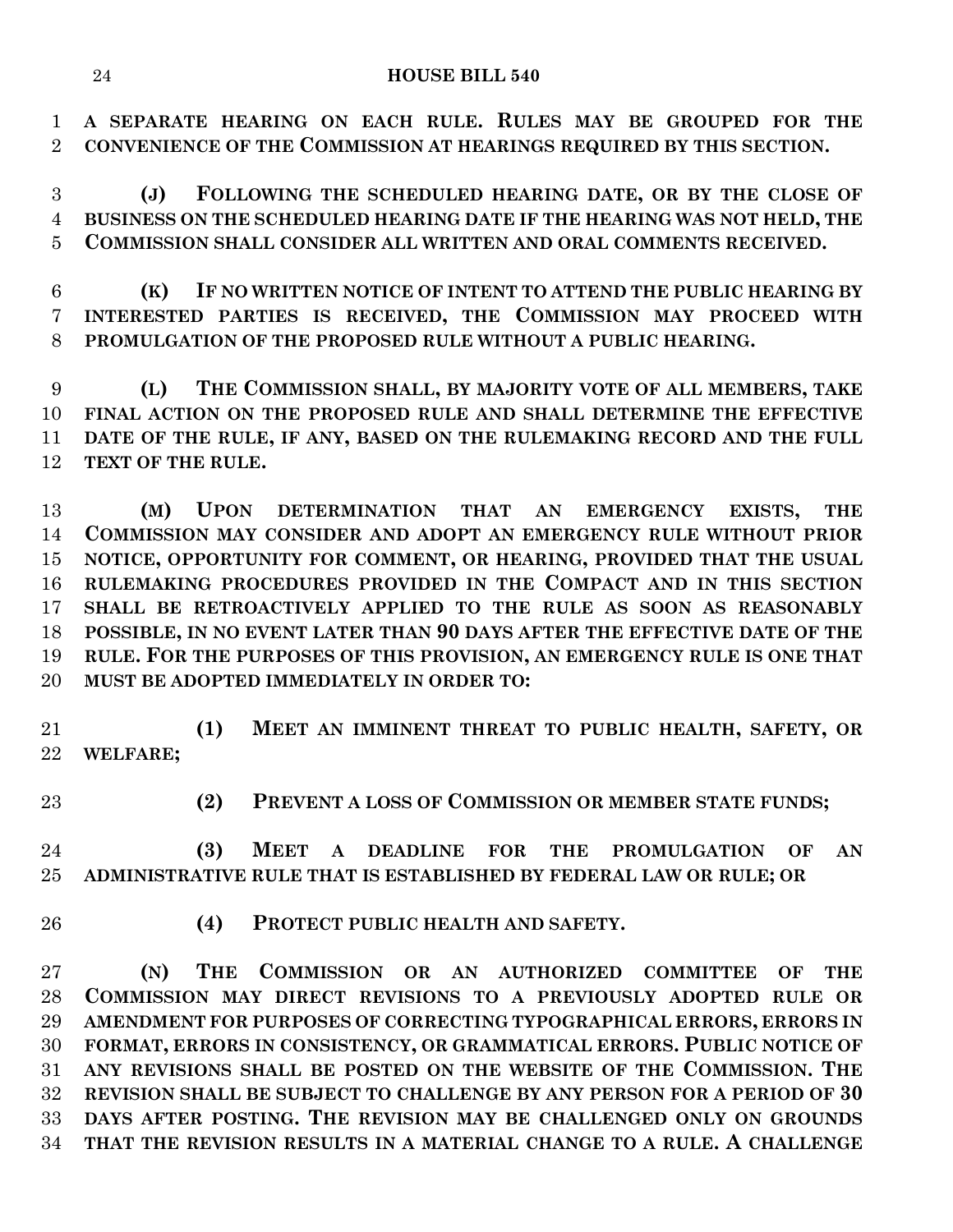#### **HOUSE BILL 540** 25

 **SHALL BE MADE IN WRITING AND DELIVERED TO THE CHAIR OF THE COMMISSION PRIOR TO THE END OF THE NOTICE PERIOD. IF NO CHALLENGE IS MADE, THE REVISION WILL TAKE EFFECT WITHOUT FURTHER ACTION. IF THE REVISION IS CHALLENGED, THE REVISION MAY NOT TAKE EFFECT WITHOUT THE APPROVAL OF THE COMMISSION.**

# **SECTION 11. OVERSIGHT, DISPUTE RESOLUTION, AND ENFORCEMENT.**

 **(A) (1) THE EXECUTIVE, LEGISLATIVE, AND JUDICIAL BRANCHES OF STATE GOVERNMENT IN EACH MEMBER STATE SHALL ENFORCE THE COMPACT AND TAKE ALL ACTIONS NECESSARY AND APPROPRIATE TO EFFECTUATE THE COMPACT'S PURPOSES AND INTENT. THE PROVISIONS OF THE COMPACT AND THE RULES PROMULGATED HEREUNDER SHALL HAVE STANDING AS STATUTORY LAW.**

 **(2) ALL COURTS SHALL TAKE JUDICIAL NOTICE OF THE COMPACT AND THE RULES IN ANY JUDICIAL OR ADMINISTRATIVE PROCEEDING IN A MEMBER STATE PERTAINING TO THE SUBJECT MATTER OF THE COMPACT WHICH MAY AFFECT THE POWERS, RESPONSIBILITIES, OR ACTIONS OF THE COMMISSION.**

 **(3) THE COMMISSION SHALL BE ENTITLED TO RECEIVE SERVICE OF PROCESS IN ANY SUCH PROCEEDING, AND SHALL HAVE STANDING TO INTERVENE IN SUCH A PROCEEDING FOR ALL PURPOSES. FAILURE TO PROVIDE SERVICE OF PROCESS TO THE COMMISSION SHALL RENDER A JUDGMENT OR ORDER VOID AS TO THE COMMISSION, THE COMPACT, OR PROMULGATED RULES.**

 **(B) (1) IF THE COMMISSION DETERMINES THAT A MEMBER STATE HAS DEFAULTED IN THE PERFORMANCE OF ITS OBLIGATIONS OR RESPONSIBILITIES UNDER THE COMPACT OR THE PROMULGATED RULES, THE COMMISSION SHALL:**

 **(I) PROVIDE WRITTEN NOTICE TO THE DEFAULTING STATE AND OTHER MEMBER STATES OF THE NATURE OF THE DEFAULT, THE PROPOSED MEANS OF CURING THE DEFAULT AND/OR ANY OTHER ACTION TO BE TAKEN BY THE COMMISSION; AND**

 **(II) PROVIDE REMEDIAL TRAINING AND SPECIFIC TECHNICAL ASSISTANCE REGARDING THE DEFAULT.**

 **(2) IF A STATE IN DEFAULT FAILS TO CURE THE DEFAULT, THE DEFAULTING STATE MAY BE TERMINATED FROM THE COMPACT UPON AN AFFIRMATIVE VOTE OF A MAJORITY OF THE MEMBER STATES, AND ALL RIGHTS, PRIVILEGES AND BENEFITS CONFERRED BY THE COMPACT MAY BE TERMINATED ON THE EFFECTIVE DATE OF TERMINATION. A CURE OF THE DEFAULT DOES NOT**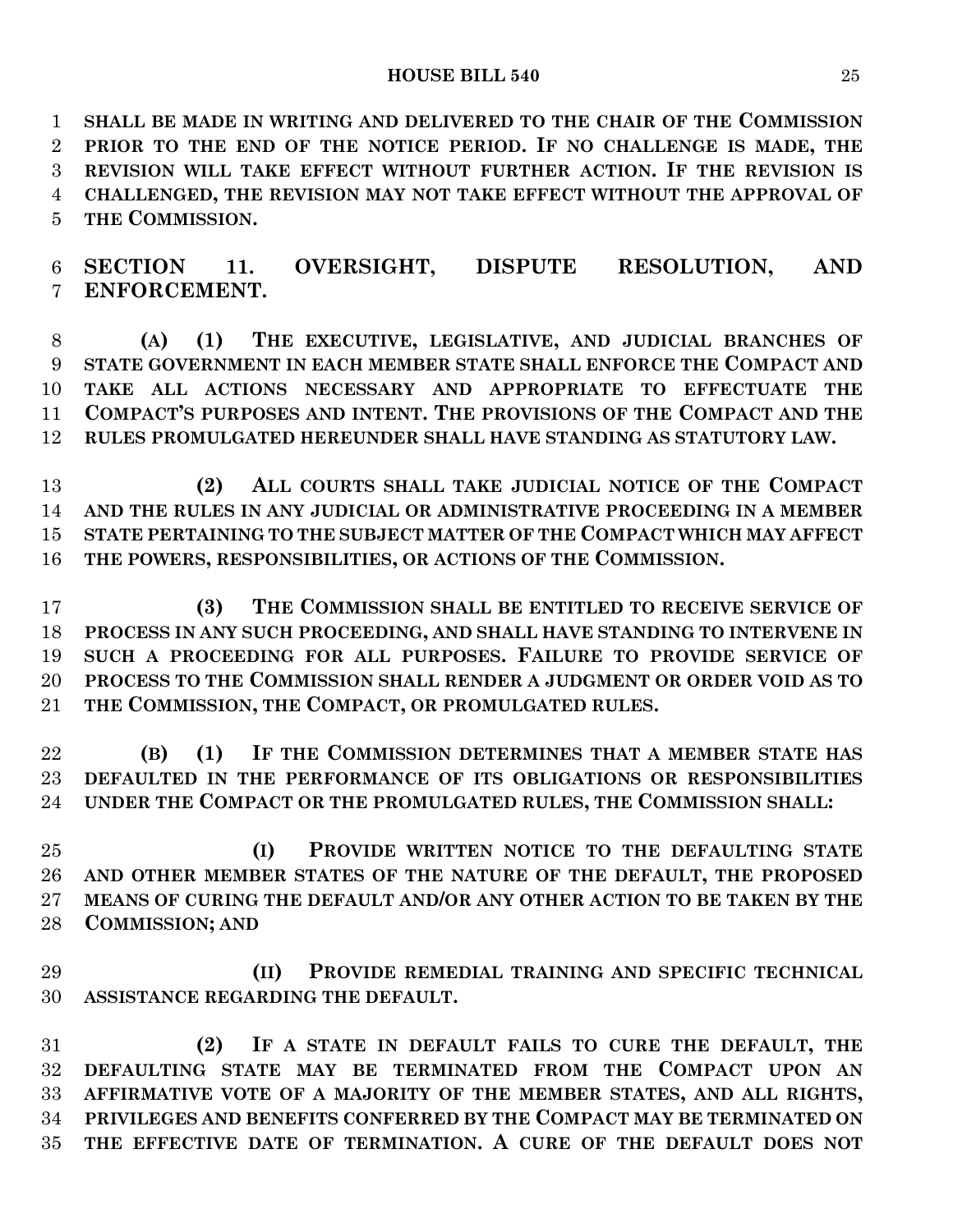**RELIEVE THE OFFENDING STATE OF OBLIGATIONS OR LIABILITIES INCURRED DURING THE PERIOD OF DEFAULT.**

 **(3) TERMINATION OF MEMBERSHIP IN THE COMPACT SHALL BE IMPOSED ONLY AFTER ALL OTHER MEANS OF SECURING COMPLIANCE HAVE BEEN EXHAUSTED. NOTICE OF INTENT TO SUSPEND OR TERMINATE SHALL BE GIVEN BY THE COMMISSION TO THE GOVERNOR, THE MAJORITY AND MINORITY LEADERS OF THE DEFAULTING STATE'S LEGISLATURE, AND EACH OF THE MEMBER STATES.**

 **(4) A STATE THAT HAS BEEN TERMINATED IS RESPONSIBLE FOR ALL ASSESSMENTS, OBLIGATIONS, AND LIABILITIES INCURRED THROUGH THE EFFECTIVE DATE OF TERMINATION, INCLUDING OBLIGATIONS THAT EXTEND BEYOND THE EFFECTIVE DATE OF TERMINATION.**

 **(5) THE COMMISSION MAY NOT BEAR ANY COSTS RELATED TO A STATE THAT IS FOUND TO BE IN DEFAULT OR THAT HAS BEEN TERMINATED FROM THE COMPACT, UNLESS AGREED UPON IN WRITING BETWEEN THE COMMISSION AND THE DEFAULTING STATE.**

 **(6) THE DEFAULTING STATE MAY APPEAL THE ACTION OF THE COMMISSION BY PETITIONING THE U.S. DISTRICT COURT FOR THE DISTRICT OF COLUMBIA OR THE FEDERAL DISTRICT WHERE THE COMMISSION HAS ITS PRINCIPAL OFFICES. THE PREVAILING MEMBER SHALL BE AWARDED ALL COSTS OF SUCH LITIGATION, INCLUDING REASONABLE ATTORNEY'S FEES.**

 **(C) (1) UPON REQUEST BY A MEMBER STATE, THE COMMISSION SHALL ATTEMPT TO RESOLVE DISPUTES RELATED TO THE COMPACT THAT ARISE AMONG MEMBER STATES AND BETWEEN MEMBER AND NON–MEMBER STATES.**

 **(2) THE COMMISSION SHALL PROMULGATE A RULE PROVIDING FOR BOTH MEDIATION AND BINDING DISPUTE RESOLUTION FOR DISPUTES AS APPROPRIATE.**

 **(D) (1) THE COMMISSION, IN THE REASONABLE EXERCISE OF ITS DISCRETION, SHALL ENFORCE THE PROVISIONS AND RULES OF THE COMPACT.**

 **(2) BY MAJORITY VOTE, THE COMMISSION MAY INITIATE LEGAL ACTION IN THE UNITED STATES DISTRICT COURT FOR THE DISTRICT OF COLUMBIA OR THE FEDERAL DISTRICT WHERE THE COMMISSION HAS ITS PRINCIPAL OFFICES AGAINST A MEMBER STATE IN DEFAULT TO ENFORCE COMPLIANCE WITH THE PROVISIONS OF THE COMPACT AND ITS PROMULGATED RULES AND BYLAWS. THE RELIEF SOUGHT MAY INCLUDE BOTH INJUNCTIVE RELIEF AND DAMAGES. IN THE EVENT JUDICIAL ENFORCEMENT IS NECESSARY, THE PREVAILING MEMBER SHALL**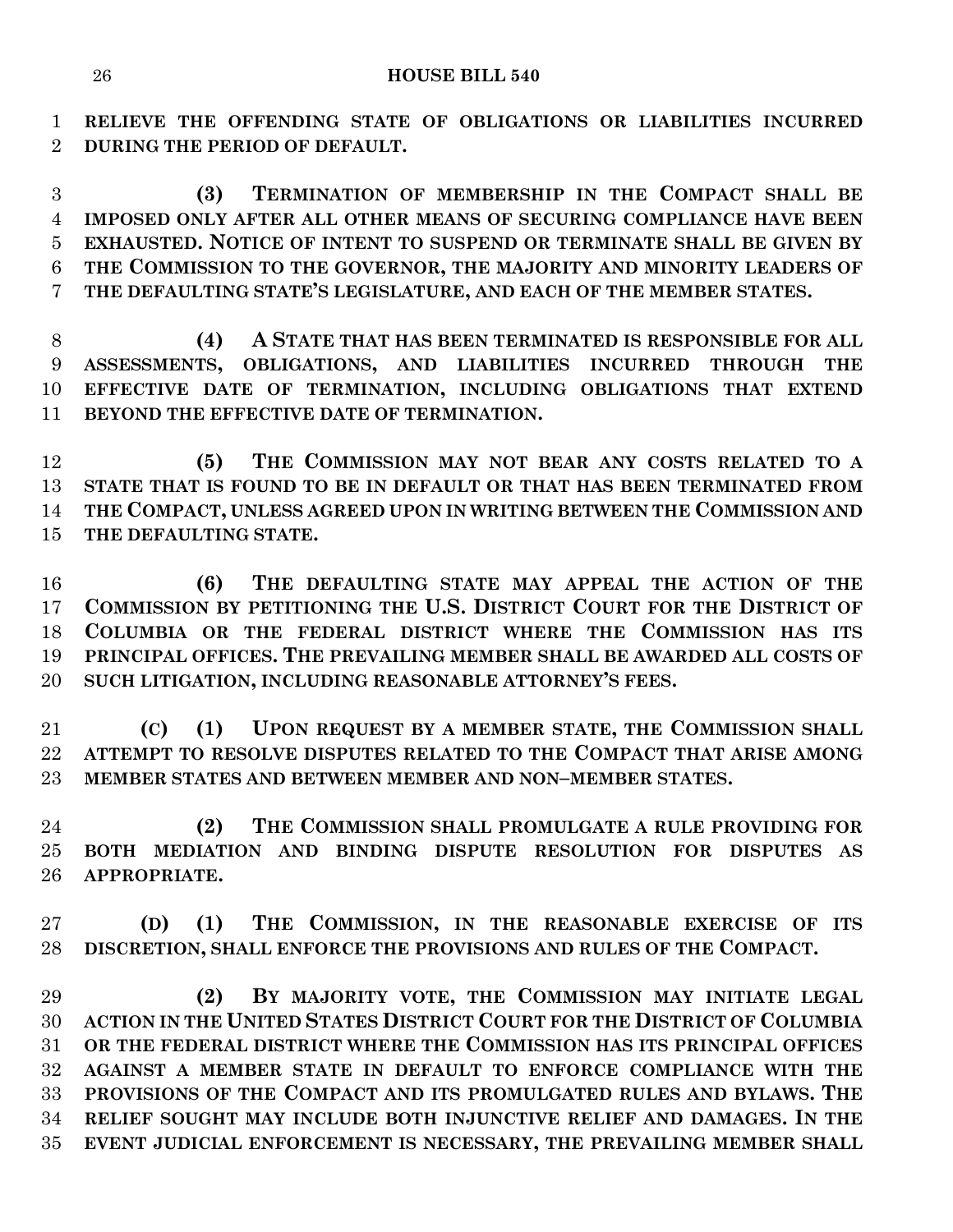**BE AWARDED ALL COSTS OF SUCH LITIGATION, INCLUDING REASONABLE ATTORNEY'S FEES.**

 **(3) THE REMEDIES HEREIN ARE NOT THE EXCLUSIVE REMEDIES OF THE COMMISSION. THE COMMISSION MAY PURSUE ANY OTHER REMEDIES AVAILABLE UNDER FEDERAL OR STATE LAW.**

 **SECTION 12. DATE OF IMPLEMENTATION OF THE INTERSTATE COMMISSION FOR OCCUPATIONAL THERAPY PRACTICE AND ASSOCIATED RULES, WITHDRAWAL, AND AMENDMENT.**

 **(A) THE COMPACT SHALL COME INTO EFFECT ON THE DATE ON WHICH THE COMPACT STATUTE IS ENACTED INTO LAW IN THE TENTH MEMBER STATE. THE PROVISIONS, WHICH BECOME EFFECTIVE AT THAT TIME, SHALL BE LIMITED TO THE POWERS GRANTED TO THE COMMISSION RELATING TO ASSEMBLY AND THE PROMULGATION OF RULES. THEREAFTER, THE COMMISSION SHALL MEET AND EXERCISE RULEMAKING POWERS NECESSARY TO THE IMPLEMENTATION AND ADMINISTRATION OF THE COMPACT.**

 **(B) ANY STATE THAT JOINS THE COMPACT SUBSEQUENT TO THE COMMISSION'S INITIAL ADOPTION OF THE RULES SHALL BE SUBJECT TO THE RULES AS THEY EXIST ON THE DATE ON WHICH THE COMPACT BECOMES LAW IN THAT STATE. ANY RULE THAT HAS BEEN PREVIOUSLY ADOPTED BY THE COMMISSION SHALL HAVE THE FULL FORCE AND EFFECT OF LAW ON THE DAY THE COMPACT BECOMES LAW IN THAT STATE.**

 **(C) (1) ANY MEMBER STATE MAY WITHDRAW FROM THE COMPACT BY ENACTING A STATUTE REPEALING THE COMPACT.**

 **(2) A MEMBER STATE'S WITHDRAWAL SHALL NOT TAKE EFFECT UNTIL SIX MONTHS AFTER ENACTMENT OF THE REPEALING STATUTE.**

 **(3) WITHDRAWAL SHALL NOT AFFECT THE CONTINUING REQUIREMENT OF THE WITHDRAWING STATE'S LICENSING BOARD TO COMPLY WITH THE INVESTIGATIVE AND ADVERSE ACTION REPORTING REQUIREMENTS OF THIS ACT PRIOR TO THE EFFECTIVE DATE OF WITHDRAWAL.**

 **(D) NOTHING CONTAINED IN THE COMPACT SHALL BE CONSTRUED TO INVALIDATE OR PREVENT ANY OCCUPATIONAL THERAPY LICENSURE AGREEMENT OR OTHER COOPERATIVE ARRANGEMENT BETWEEN A MEMBER STATE AND A NON–MEMBER STATE THAT DOES NOT CONFLICT WITH THE PROVISIONS OF THE COMPACT.**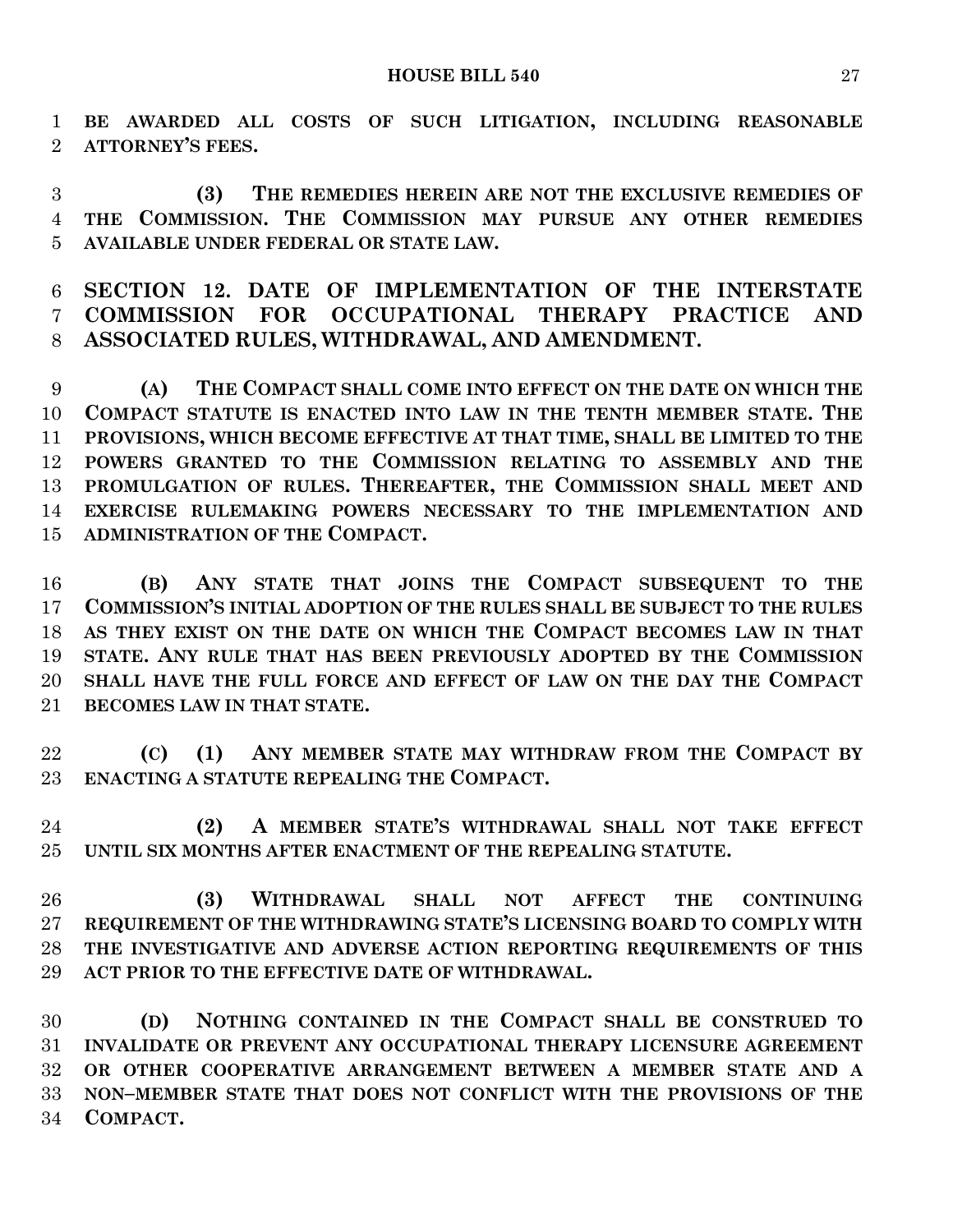**(E) THE COMPACT MAY BE AMENDED BY THE MEMBER STATES. NO AMENDMENT TO THE COMPACT SHALL BECOME EFFECTIVE AND BINDING UPON ANY MEMBER STATE UNTIL IT IS ENACTED INTO THE LAWS OF ALL MEMBER STATES.**

# **SECTION 13. CONSTRUCTION AND SEVERABILITY.**

 **THE COMPACT SHALL BE LIBERALLY CONSTRUED SO AS TO EFFECTUATE THE PURPOSES THEREOF. THE PROVISIONS OF THE COMPACT SHALL BE SEVERABLE AND IF ANY PHRASE, CLAUSE, SENTENCE OR PROVISION OF THIS COMPACT IS DECLARED TO BE CONTRARY TO THE CONSTITUTION OF ANY MEMBER STATE OR OF THE UNITED STATES OR THE APPLICABILITY THEREOF TO ANY GOVERNMENT, AGENCY, PERSON, OR CIRCUMSTANCE IS HELD INVALID, THE VALIDITY OF THE REMAINDER OF THE COMPACT AND THE APPLICABILITY THEREOF TO ANY GOVERNMENT, AGENCY, PERSON, OR CIRCUMSTANCE SHALL NOT BE AFFECTED THEREBY. IF THE COMPACT IS CONTRARY TO THE CONSTITUTION OF ANY MEMBER STATE, THE COMPACT SHALL REMAIN IN FULL FORCE AND EFFECT AS TO THE REMAINING MEMBER STATES AND IN FULL FORCE AND EFFECT AS TO THE MEMBER STATE AFFECTED AS TO ALL SEVERABLE MATTERS.**

# **SECTION 14. BINDING EFFECT OF COMPACT AND OTHER LAWS.**

 **(A) A LICENSEE PROVIDING OCCUPATIONAL THERAPY IN A REMOTE STATE UNDER THE COMPACT PRIVILEGE SHALL FUNCTION WITHIN THE LAWS AND REGULATIONS OF THE REMOTE STATE.**

 **(B) NOTHING HEREIN PREVENTS THE ENFORCEMENT OF ANY OTHER LAW OF A MEMBER STATE THAT IS NOT INCONSISTENT WITH THE COMPACT.**

 **(C) ANY LAWS IN A MEMBER STATE IN CONFLICT WITH THE COMPACT ARE SUPERSEDED TO THE EXTENT OF THE CONFLICT.**

 **(D) ANY LAWFUL ACTIONS OF THE COMMISSION, INCLUDING ALL RULES AND BYLAWS PROMULGATED BY THE COMMISSION, ARE BINDING UPON THE MEMBER STATES.**

 **(E) ALL AGREEMENTS BETWEEN THE COMMISSION AND THE MEMBER STATES ARE BINDING IN ACCORDANCE WITH THEIR TERMS.**

 **(F) IN THE EVENT ANY PROVISION OF THE COMPACT EXCEEDS THE CONSTITUTIONAL LIMITS IMPOSED ON THE LEGISLATURE OF ANY MEMBER STATE, THE PROVISION SHALL BE INEFFECTIVE TO THE EXTENT OF THE CONFLICT WITH THE CONSTITUTIONAL PROVISION IN QUESTION IN THAT MEMBER STATE.**